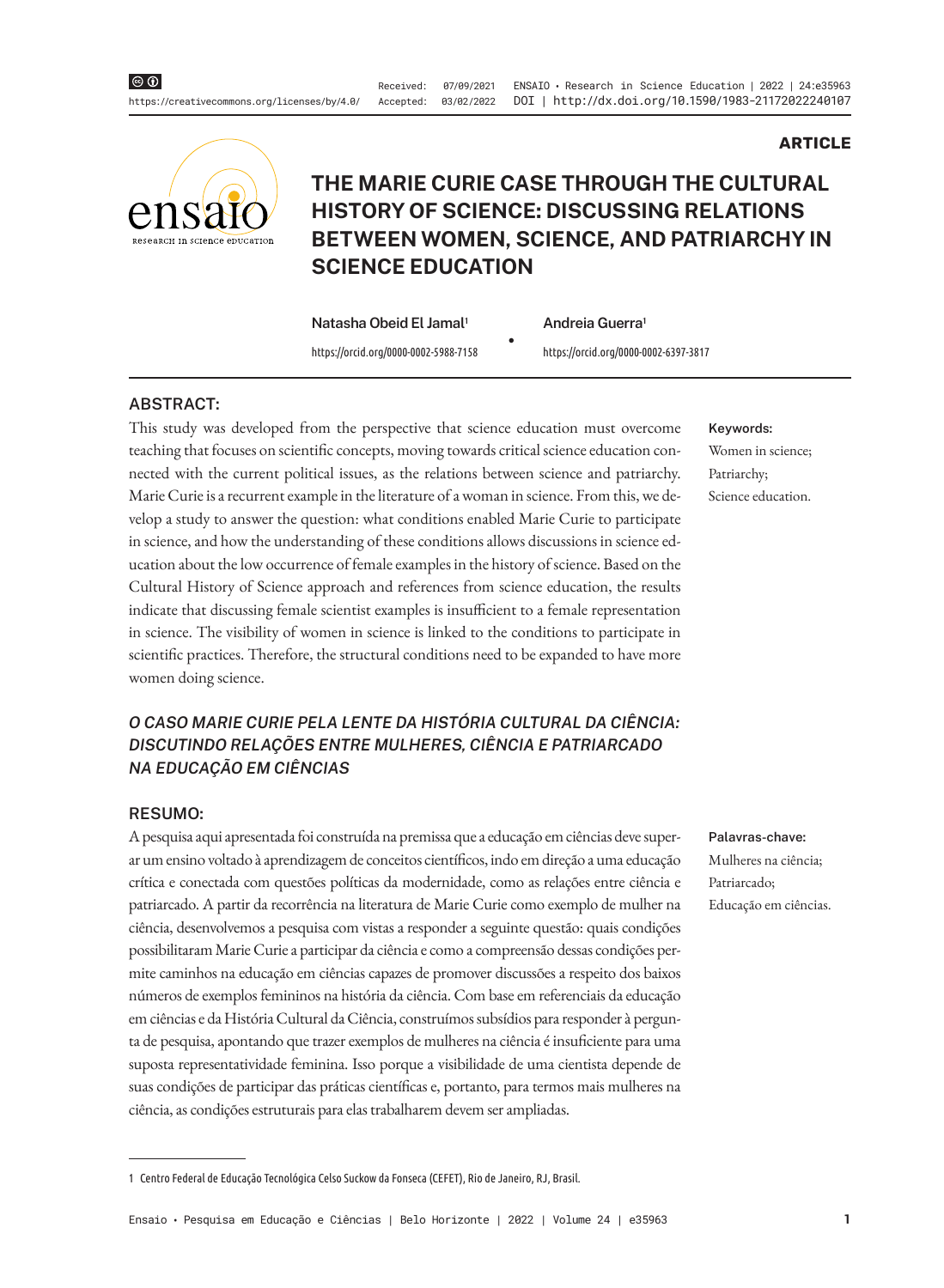## *EL CASO MARIE CURIE A TRAVÉS DEL LENTE DE LA HISTORIA CULTURAL DE LA CIENCIA: DISCUTIR LAS RELACIONES ENTRE MUJERES, CIENCIA Y PATRIARCADO EN LA EDUCACIÓN CIENTÍFICA*

#### **RESUMEN:**

La investigación presentada se fundamentó en la premisa que la educación científica busca superar una enseñanza orientada hacia el aprendizaje de conceptos científicos, avanzando hacia una educación crítica y conectada con las cuestiones políticas modernas, como las relaciones entre las ciencias y el patriarcado. Partiendo de la recurrencia en la literatura de Marie Curie como ejemplo de mujer en la ciencia, desarrollamos una investigación con miras a contestar a la siguiente pregunta: qué condiciones permitieron a Marie Curie participar en la ciencia y cómo la comprensión de estas condiciones permite trazar caminos en la educación científica que estimulen las discusiones sobre el bajo número de ejemplos femeninos en la historia de la ciencia. Basados en referencias de la educación científica y la Historia Cultural de la Ciencia, construimos soportes para contestar la pregunta de la investigación, señalando que utilizar ejemplos de mujeres en la ciencia es insuficiente para una supuesta representatividad femenina. Esto porque la visibilidad de una científica depende de sus condiciones para participar en las prácticas científicas y, por lo tanto, para que haya más mujeres en la ciencia, se deben ampliar las condiciones estructurales para que puedan trabajar.

#### **Palabras clave:**

Mujeres en la ciencia; Patriarcado; Educación científica.

# **INTRODUCTION**

Science education promotes critical thinking about science and society (Hodson, 2010; El Jamal & Guerra, 2020; El Jamal, 2021). This critical perspective, based here on Hodson and Wong (2017), and Rudolph and Horibe (2016), suggests that it is necessary to go beyond science teaching strategies aimed solely at learning scientific concepts, moving towards teaching connected with contemporary political issues, such as those related to women's participation in science. Therefore, this research defends a more politicized approach to science education that considers the relationship between the exploitation/domination of subjugated groups and science to provide a critical perspective on the relationship between science and patriarchy and sociopolitical action (Hodson, 2010; El Jamal, 2021).

The results of the bibliographic research performed by Prado and Rodrigues (2019) and El Jamal and Guerra (2020) motivated the present research and this look at science education. Prado and Rodrigues (2019) and El Jamal and Guerra (2020) analyzed how the participation of women in the History of Science (HoS) is addressed in journals aimed at teaching chemistry. Even focusing on different journals and in different decades, the two surveys identify few references to the participation of women in science. The results of El Jamal and Guerra (2020) show that of the 51 articles that highlight the work or trajectories of scientists, only 11 refer to a female scientist. Also, Marie Curie is a recurring name. She is highlighted as the first and only woman in many facts surrounding the history of science and an actual example to encourage young women to interact with the world of Science (Owens, 2009; El Jamal & Guerra, 2020).

These results recall Schiebinger's (2001; 1989) defense that using examples of exceptional women to encourage women's participation in science is insufficient. This path ends with suggesting that incentives for women are enough to reverse the problem of their low representation in science, ignoring the dispropor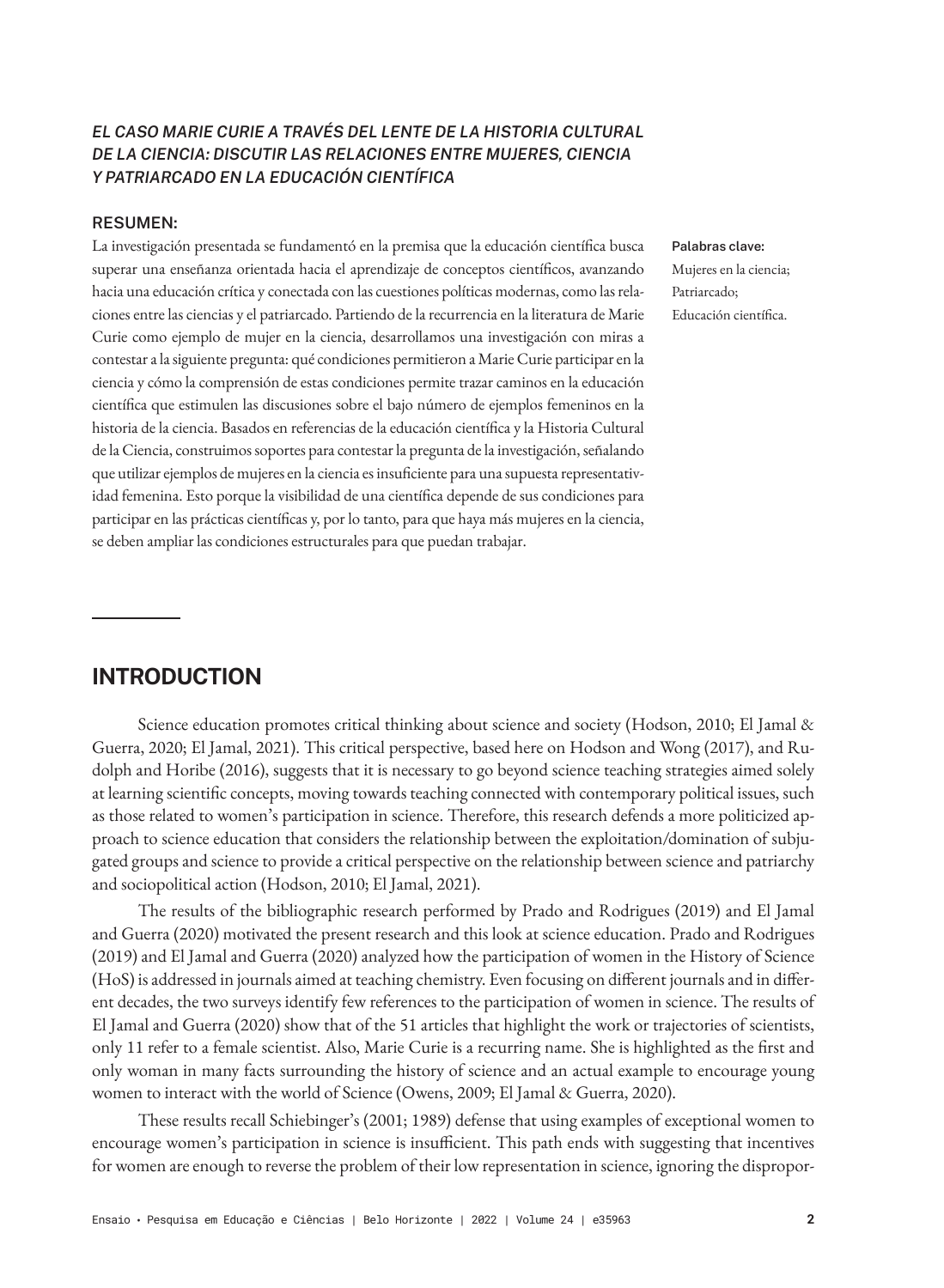tionate number of women scientists compared to the number of women who would seek to do science but are outside the field. Schiebinger (2001) also indicates that these exceptional examples do not reveal how the absence of women in science is related to patriarchy, nor how changes in the structure of scientific institutions are necessary for the situation to change.

Marie Curie, for example, won the Nobel Prize in 1905 and 1911, but that did not open doors for women in HoS. This fact is evident in her recidivism and the absence - or in the deferral - of other women in the bibliographic research carried out by Prado and Rodrigues (2019) and by El Jamal and Guerra (2020). Nevertheless, the Nobel Prize and other factors in Marie Curie's trajectory gave the scientist notoriety even outside the academic world. For example, she was featured in media in the early 20th century, which contributed to the consolidation of her image (Quinn, 1997).

Reflecting on this, the present authors suggest that Marie Curie is a "visible" woman in science, and her visibility signals, in an analogous way, the invisibility of other women. Therefore, it is essential to discuss what can be learned from these examples of exceptional women in science. Connected to this, the recurring example of Marie Curie, identified by Prado and Rodrigues (2019) and by El Jamal and Guerra (2020), suggests that this case is present in science education and that Brazilian teachers and students know the scientist well. This notoriety led to using her career as an example to examine her exceptionality since discussing Marie Curie's visibility can reveal the necessary conditions for female scientists to participate in scientific practices. Conversely, it can suggest that the absence of these conditions excludes a vast majority of women historically from science. Therefore, the present study was conducted in light of the historiographical aspect of the Cultural History of Science (CHoS) on the Marie Curie case to answer the following question: what were the conditions that enabled Marie Curie to participate in science, and how can understanding these conditions guide science education that promotes discussions about the low numbers of female examples in HoS?

The CHoS historiographical lens, discussed in the next section, considers scientific practice as one category of analysis, understanding science as culture (Pimentel, 2010). This historiographical lens was chosen to reflect the contextual and local conditions for Madame Curie's success by focusing on the scientific practices that were part of her trajectory and the elaboration of radioactivity. In general, introducing students to issues about women in the history of science needs to combine social, historical, and cultural factors with an understanding of the nature of science and scientific work through the theoretical lens of the CHoS (Moura & Guerra, 2016).

The article is divided into four sections that respond to the proposed objective. The first section describes the theoretical foundation of CHoS and how this historiographical lens helps us establish relationships between science and patriarchy. The second section will investigate some historiographical aspects of Marie Curie's trajectory, the elaboration of radioactivity, and the relationships between the scientific practices of institutionalization, circulation of knowledge, and experimentation. The third section discusses the results of this investigation and how these results can inspire pathways in science education aimed at training students who are critical of science and patriarchy. Finally, articulations between the Marie Curie case and science education in Brazil are identified. The article concludes with some final remarks.

# **PATRIARCHY AND CULTURAL HISTORY OF SCIENCE IN EDUCATION**

In science education, Brickhouse (2000; 1994) and Carlone et al. (2015) suggest that questions regarding the participation of women in science are related to how women's identities overlap (or not) with scientific identities. The work of Carlone et al. (2015) suggests that women feeling represented by individuals who do science and women recognizing themselves as scientific people are elements that influence choices for a scientific career. In these works, identity is recognized as something fundamental to understanding the participation of women in science. However, as Harding (2015) highlights, the limited presence of women in science is also a result of the structural issues in which science is historically co-produced.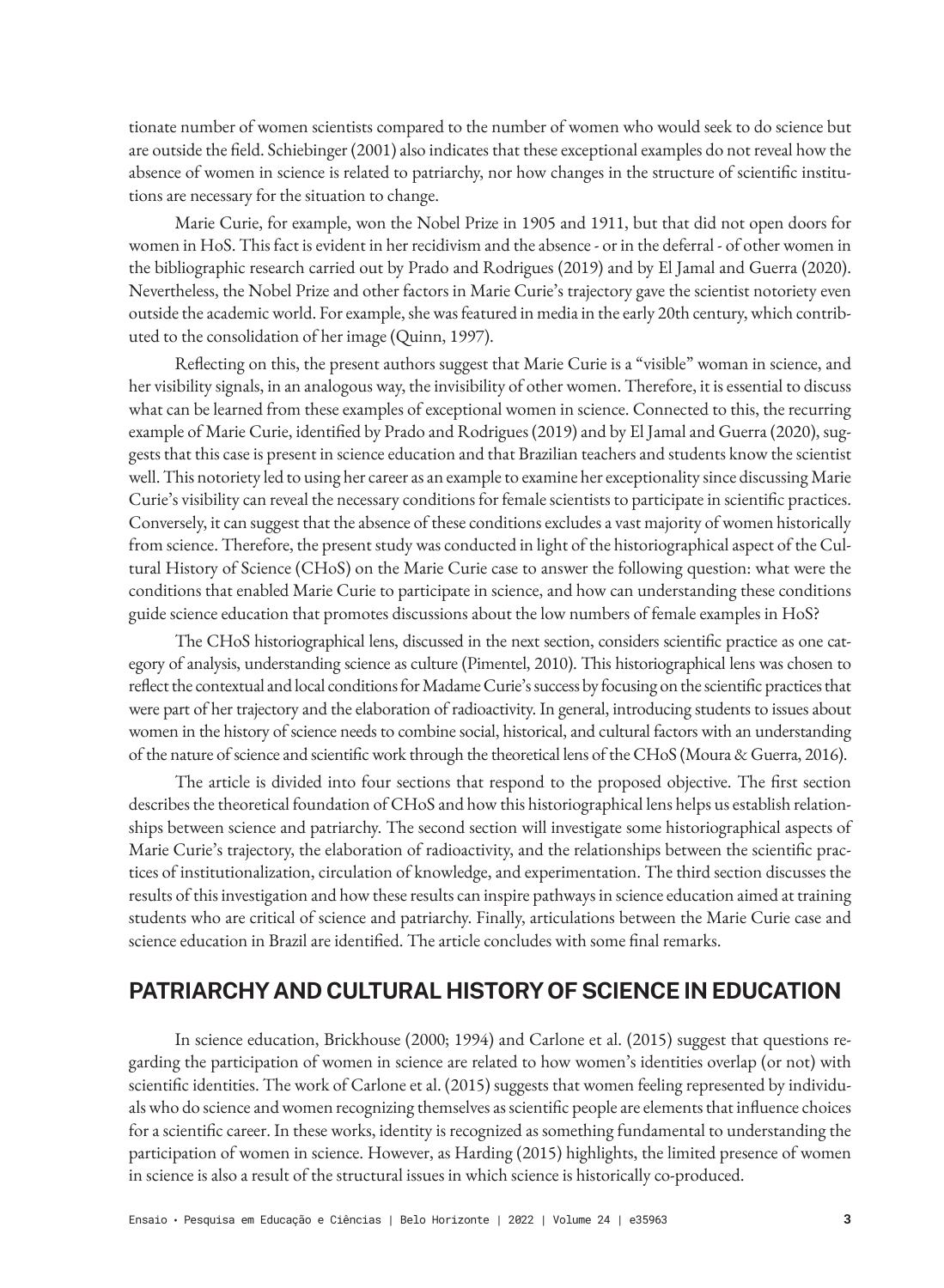These questions, combined with a perspective on science education that proposes critical understandings of science and society (El Jamal, 2021), led to the historiographical choice of the CHoS for the research on the Marie Curie case. According to Pimentel (2010), the historiography of CHoS is derived from the New Cultural History in the 1980s. It disregards exclusively textual historical narratives focusing on individual scientists and theories in favor of more dynamic history, including contextual and cultural conditions and places for the production of science, more specifically, for the study of scientific practices.

The sources with which CHoS works vary, such as scientific and newspaper articles, letters, diaries, scientific expedition reports, scientific images, and documents from scientific institutions. The cultural historian of science studies scientific practices from these diverse sources, which are understood here as a web of actions, negotiations, and social relations that constitute science and sustain scientific activity (Burke, 2008). Experimental practices, medical practices, observation practices, dissemination practices, and migration practices are all components to describe scientists' behavior, their context, and forms of knowledge production (Pimentel, 2010).

Forms of production and communication of scientific knowledge, its means of representation, and the social and cultural context of its production are all significant when it comes to the area of scientific practice. Therefore, the CHoS includes recurring themes within cultural and social studies (Burke, 2008), enabling the option of analyzing scientific practices and intermingling themes, such as themes of gender, body and sexuality, race and ethnicity, and history and memory (Pimentel, 2010).

This historiographical line allows discussion of the participation of women in the development of science. Furthermore, the CHoS helps understand that science and society co-produce each other. Thus, CHoS supports that science was built under a patriarchal structure, revealed in an epistemology that carries a contaminated view of gender, reflected in the invisibility of women in the field (Harding, 2015; Nyhart, 2016).

To establish the relationship between science and patriarchy through the lens of CHoS, it is also necessary to argue about the regime of patriarchy. According to Saffioti (2015), patriarchy is the regime of domination/exploitation of women by men. According to Cordeiro (2020), the family is the sociological pillar of patriarchy since, within the family, members are co-opted to perform social roles within the patriarchal society. However, patriarchy spreads across the family, society, and the state. Furthermore, despite focusing on the difference between the sexes, patriarchy also encompasses issues of race and class in political relations; that is, women are in a condition of domination/exploitation whether by gender, race, or class (Saffioti, 2015). This exploitation happens because loose ties between patriarchy, racism, and capitalism, the triad that the author calls substructures in the global structure, create contradictions in the historically constructed reality.

According to Saffioti (2015), patriarchy is the longest-lived political system in humanity, covering the most recent six or seven millennia of history. Despite being long-lived, patriarchy has morphed throughout history as power structures changed and intensified. According to Saffioti (2015), "in fact, like other social phenomena, patriarchy is also undergoing permanent transformation" (p.48). Patriarchy, a regime co-opted by the capitalist regime, circulates widely and ideologically, perpetuating it over the years (Cordeiro, 2020). Furthermore, although the subordination of women to men manifests in different ways according to time and place, "[...] the nature of the phenomenon, however, is the same. It presents the legitimacy that its naturalization attributes to it" (Saffioti, 2015, p.107). Thus, the Marie Curie case and the absence of other women in science can be understood as reflections of the continuously maintained patriarchy.

In patriarchy, economic inequality between men and women widens with the institutionalization of education, and women are excluded from the beginning of this process (Cordeiro, 2020). In Europe, women only had broad access to higher education from the end of the 19th century onwards (Schiebinger, 2001). Women's lack of freedom was maintained and persisted with the advance of capitalism, causing women's civil and economic inequality concerning men (Saffioti, 2015). Female education was a form of women's emancipation since attachment to a man's authority was essential for the wife's survival.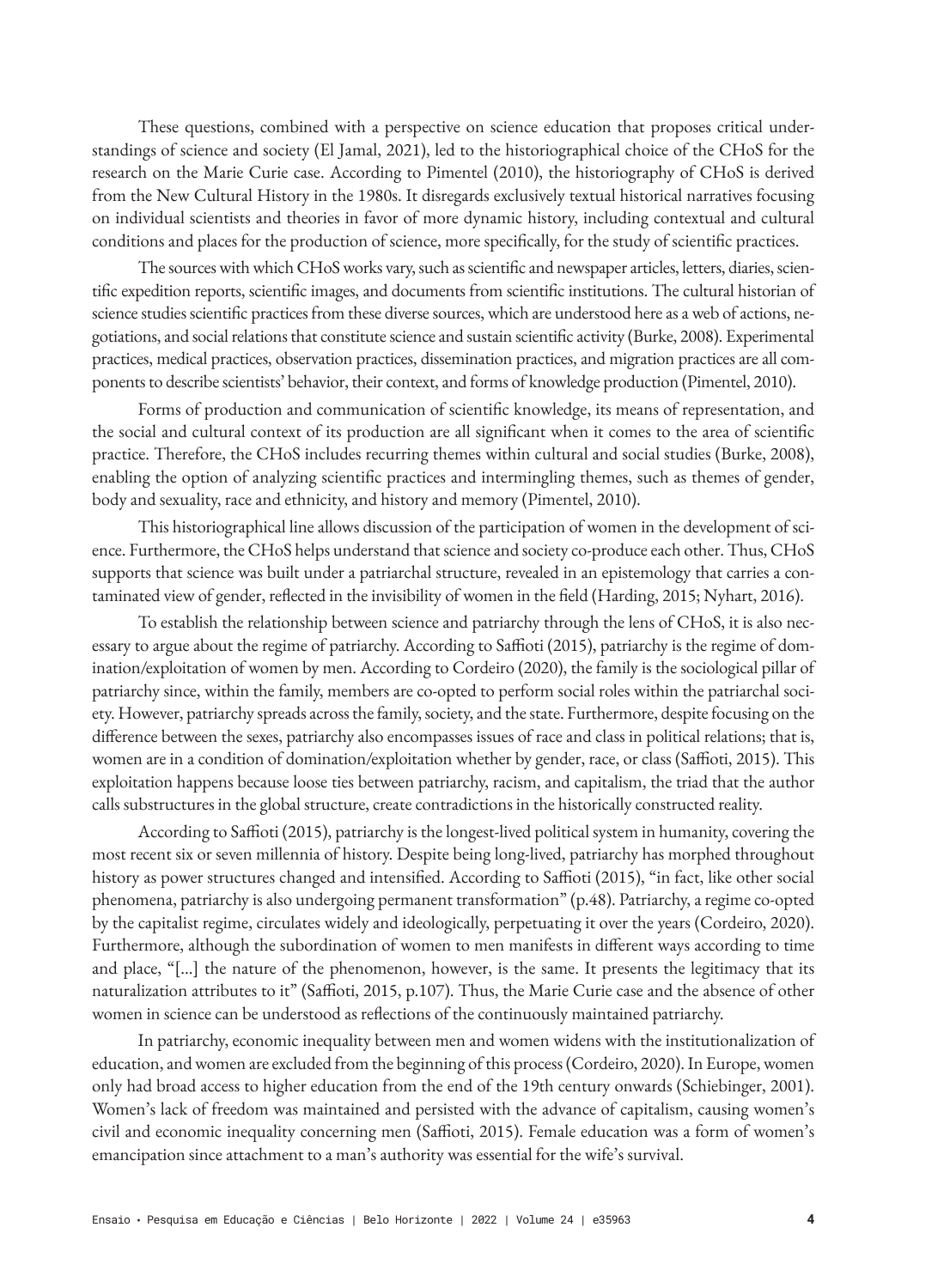In this sense, there is an inseparable relationship between patriarchy and the world of work (Saffioti, 2015; Federici, 2019). The predominance of private activities was allocated to the family sphere and public activities to the state sphere. With the sexual division of labor, women were held responsible for work in the private sphere, while men for work in the public sphere. Saffioti (2015) explains that a society based on a patriarchal regime constructs male and female genders with roles assigned to each one, in the public and private spheres, respectively.

This relationship of patriarchy with the world of work reflects women's participation in science. Schiebinger (2001; 1989) points out that in the 19th century sexual characteristics took on a new meaning in determining who would or would not do science. In this same context, what Schiebinger (2001) calls the "professionalization of science" takes place in Europe. The professionalization of science is concomitant with the polarization of the public and domestic spheres, placing work in science within universities, industries, and academies of science. While the family remains in the private domestic sphere, science has migrated to the public sphere. If women participated in science throughout the 18th century in Europe, they did so at home (Opitz, 2016; Schiebinger, 2001).

The entry of science into public spaces in the 19th century made it difficult for women to access science since broad access to universities, laboratories, and other scientific institutions had many restrictions (Schiebinger, 2001). Among the difficulties, the main one involved the work of social reproduction, which was out of step with the institutionalization of education and science (Schiebinger, 2001). Moreover, with science in the public sphere, women faced many obstacles to participating in scientific practices because gender made them responsible for the private sphere. Marie Curie at the University of Paris-Sorbonne is among the few women who were seated in European universities in the late 19th and early 20th centuries.

The study of scientific practices in light of CHoS can help introduce the theme of women in science to science education, understanding science as a co-product of a patriarchal society (Harding, 2015). Studying scientific practices as cultural practices can reveal how science was constructed and to whose benefit or detriment (Nyhart, 2016). Discussions about how political, social, cultural, and economic factors can align themselves in the domination/exploitation of women in science are made possible (Harding, 2015; Saffioti, 2015).

The historiography of the CHoS is, therefore, a political choice, in the sense that this approach does not lend itself to boastful discourses, and the individual scientist is not central but proposes to analyze the scientist's surroundings based on the ongoing study of scientific practices. The next section returns to the discussion of the CHoS through reporting the results of historical research on the trajectory of Marie Curie. With this, we will discuss some conditions that led women to recognition, that is, to visibility as scientists in a patriarchal society.

The historiographical contribution of the CHoS suggested a microhistorical study, focusing on the analysis of scientific practices established during the emergence of radioactivity in Marie Curie's trajectory. From the works of Pugliese (2012) and Quinn (1997) on Curie herself and of Martins (1998a; 1998b) on radioactivity, the historical episode is examined. This panorama and recognizing that the scientist lived and worked in France suggested a list of three practices in that context: the institutionalization of female education in France, the circulation of people and knowledge, and experimentation. After defining the scientific practices to be explored, primary sources were gathered, such as the speeches of Marie Curie and Pierre Curie receiving the Nobel Prizes in 1903 and 1911, the articles published by Marie Curie and Henri Bequerel, and Madame Curie's diary reproduced in the work of Monteiro (2019). In addition to the works of Pugliese, Quinn, and Martins, secondary sources were gathered, such as the works of Weisz (1983), Picard (2010), Moulinier (2002), Sigrist (2009), and Mayeur (2007) to study the institutionalization of female education in France. Finally, the works of Livingstone (2003), Fyfe (2016), Opitz (2016), and Kirby (2016) were used to synthesize the circulation of people and knowledge and experimentation.

The question and microhistorical outlook that guided the research led to discussions of the patriarchy and the participation of women in science, based exclusively on the Marie Curie case. Thus, based on the analyzed sources, it is impossible to compare the training of one scientist and that of South American women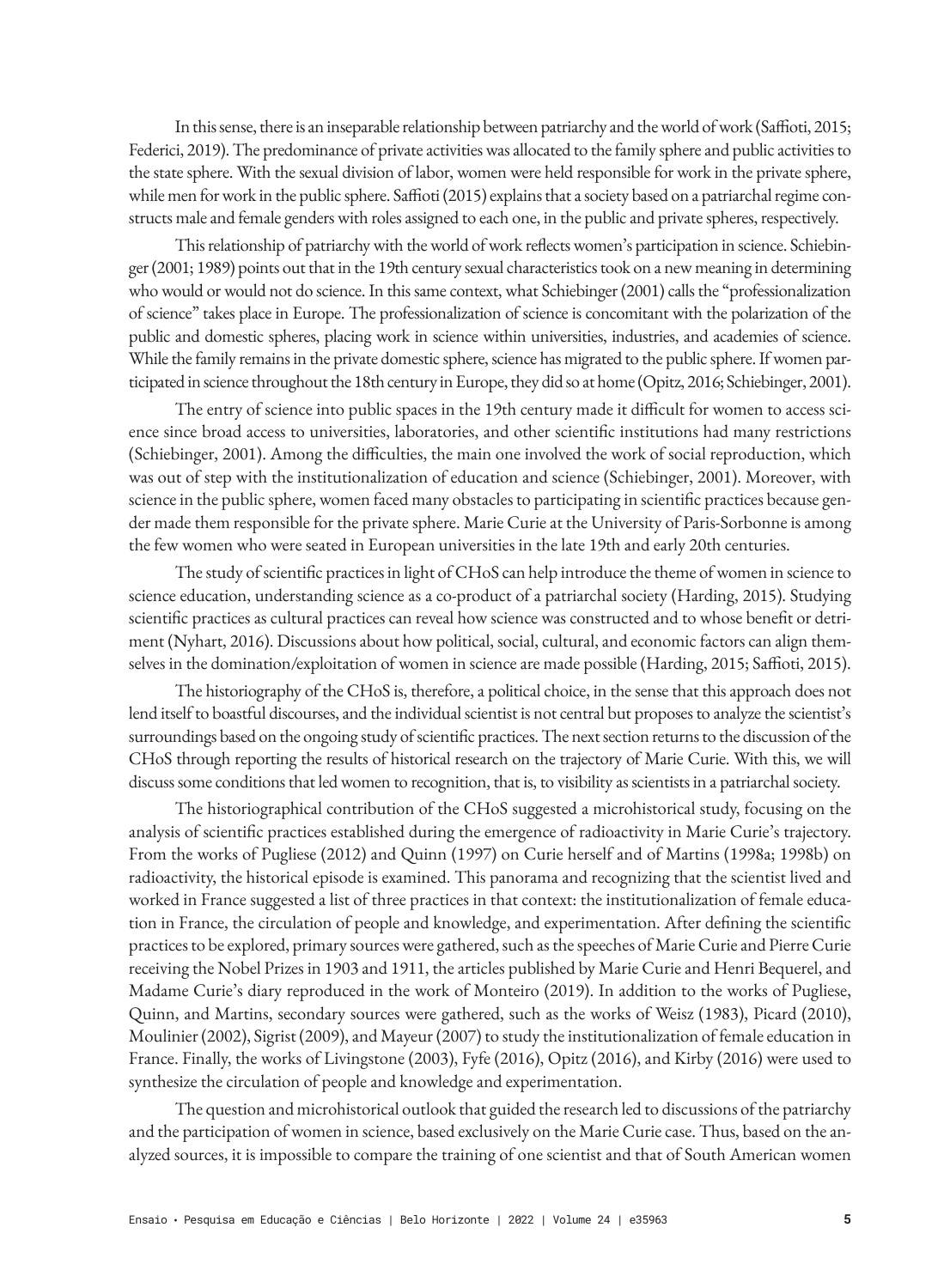in their context. However, by focusing on this one particular context, the established power relationships can be addressed more precisely and patriarchy and science more generally.

# **SCIENTIFIC PRACTICES AND THE CASE OF MARIE CURIE**

This section addresses the research on the Marie Curie case in light of the historiographical lens of the CHoS, from three subsections that deal with practices relevant to the research question: the institutionalization of female education in France, circulation of scientific knowledge, and experimentation.

### **Institutionalization of female education in France XIX**

Studying the institutionalization of female education in France in the 19th century suggests that the entry of women into universities was a gradual and slow process in that context (Weisz, 1983). At the end of the 19th century, when the number of female enrollments in French higher education began to grow, women sought more courses in arts and letters (Weisz, 1983). In this context, Marie Curie arrived at Paris-Sorbonne.

Curie's birth name was Maria Salomea Sklodowska (1867-1934), and she was born in Warsaw, the Polish capital that was part of the Russian Empire. From 1772 to 1795, Polish territory was divided between the Kingdom of Prussia, the Russian Empire, and Austria (Pugliese, 2012). Therefore, Maria Sklodowska lived in Poland as a colony, which regained its independence only at the end of World War I, in 1918, when she was already in France.

Her father, Wladislaw Sklodowski (1832-1902), was a professor of physics and mathematics, and her mother, Bronislawa Sklodowska (1835-1878), was headmistress of a girls' school. Both were involved in science teaching and had home laboratories for their teaching activities (Quinn, 1997). Marie, who was already stimulated by science at home, was the best student in her class at school. At age 15, she finished first in all subjects. However, in Poland, taken over by the Russians, women were only able to attend the "flying universities," which were clandestine universities attended chiefly by women who dreamed of continuing their studies at the few universities abroad that accepted them (Pugliese, 2012). Marie Curie began her scientific studies at Flying University, which operated from 1885 to 1905 in Warsaw under the control of the Russian Empire (Quinn, 1997).

At the age of 24, intending to continue her studies, Maria Salomea Sklodowska left for Paris, following her older sister Bronislawa Dluska (1985-1939) to study physics and mathematics at the Paris-Sorbonne University (1971-2017), formerly part of the University of Paris IV (Pugliese, 2012). Maria Sklodowska had help from her father to migrate to France and enroll at the university, even with limited resources. In Paris, as in Poland, she worked as a governess to finance part of her studies (Quinn, 1997).

Before renting an attic near the Latin Quarter, a neighborhood home to many students and intellectuals because it was close to the University of Paris, Maria Sklodowska lived with her sister and brother-in-law. In 1893, she graduated in Physics, Chemistry, and Natural History and began to work in the industrial laboratory of her teacher Gabriel Lippmann (1845-1921). Meanwhile, with the help of a scholarship offered to international students of excellence, she took a second degree at the Sorbonne, in mathematics, which she completed in 1894.

In the year she began her scientific career, she met Pierre Curie (1859-1906). Their interest in the natural sciences brought the couple closer. Pierre was a professor at the Paris School of Industrial Physics and Chemistry . They were introduced by the Polish physicist Józef Wierusz-Kowalski (1866-1927), who had heard that Maria Sklodowska was looking for a laboratory to carry out her work and thought that Pierre could help her. Although Pierre did not have a large laboratory, he made space available for Maria (Pugliese, 2012).

Maria Sklodowska, in July 1895, married Pierre Curie, changing her name to Marie Curie. The name change arising from the marriage, according to Pugliese (2012), put her in a different position. The Poles did not have the same prestige as the French in universities and scientific spaces. Despite Madame Curie's accent, her new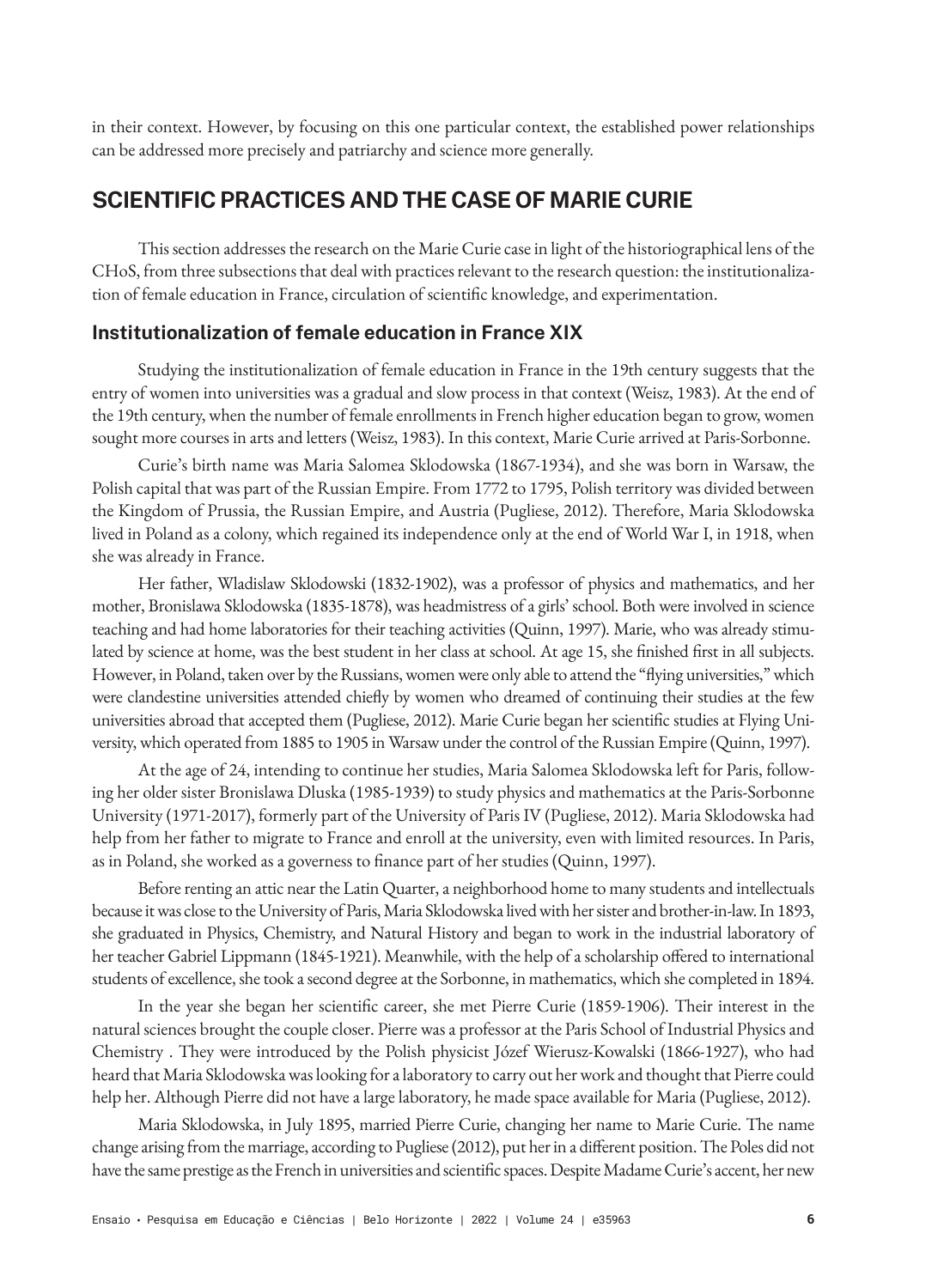surname sometimes concealed her Polish origins and, at other times, annoyed eugenics patriots (Pugliese, 2012). Her marriage to Pierre Curie played a vital role in her "Frenchization" and her introduction into the academic environment. Pierre was a man and had significant social relationships in the academic world (Pugliese, 2012).

In 1896, already married, Marie Curie acquired a certificate to teach classes in girls' secondary education (Quinn, 1997). Despite the limits on what women could learn, the institutionalization of female education in France was a great novelty (Quinn, 1997). The new schools aimed at female education sought teachers from the great French universities and faculties (Weisz, 1983). Marie Curie was the first woman to join the faculty of the school of Sèvres (Quinn, 1997), a public secondary school for girls, founded in 1881 at the beginning of the Third Republic (1870-1940) (Quinn, 1997).

In the context of Marie Curie, the education of women in 19th century France was directly related to the politics of the Third Republic. There was a great movement of the republican regime to take education away from the influence of the Catholic Church. Higher education had a role in elite training, and Catholic secondary education produced elites with social and political views considered opposed to the regime (Weisz, 1983). In this way, the republicans committed their efforts to secularize education. As female secondary education was the church's responsibility until then, it was the first target of the secularization of secondary education.

Until then, primary and secondary education were solidly religious due to the Falloux Act of 1850, requiring all educators to include catechism in the curriculum and take students to Mass (Weisz, 1983). However, as already mentioned, with the beginning of the Third Republic, the leaders of the new regime wanted educated citizens and proposed to exclude religion from education. Thus, on December 21, 1880, the Camille Sée law was passed, which established access to public secondary education for girls, and the course in religion was replaced by courses in morals (Mayeur, 2007). In this context, in 1881, the creation of the Escola Normal Superior de Sévres was approved to train female teachers for secondary schools.

With the Camille Sée Act, the Republicans had no intention of bridging the intellectual gap between the two sexes, as the curriculum for girls excluded the humanities and classical philosophy and had no intention of preparing them to enter universities (Mayeur, 2007). For advocates of the new system, the real issue was political: public secondary education for women wanted a secular education for mothers-to-be and thus to keep children's education away from clerical influence. Women's education in the Third Republic was neither egalitarian nor emancipatory; it was secular (Mayeur, 2007). However, establishing a secondary education system for girls in 1880 was a game-changer because it produced a ready clientele for universities.

Until the turn of the 19th to the 20th century, the presence of women in all French universities was low regardless, never exceeding 3% of the total number of students (Weisz, 1983). Moreover, most of the students in this small group were part of the humanities courses (Weisz, 1983). On the other hand, students who sought science courses, in general, continued their studies until their doctorate and, as a reflection of that patriarchal society, very few women stayed so long at the university and away from the private sphere (Schiebinger, 2001).

This percentage of female students was primarily made up of foreigners who came to France searching for a university education, which was inaccessible in their country or attracted by the prestige of the cultural metropolis (Sigrist, 2009). Maria Sklodowska was one of these international students; she was part of a group of 23 women among 2,000 students enrolled at the Faculty of Science at the University of Paris-Sorbonne in 1891, a decade after the Camille Sée law was passed (Quinn, 1997).

The University of Paris accounted for almost half of female enrollments in French higher education, frequented by foreigners of both sexes (Sigrist, 2009). Picard (2010) highlights that scientific knowledge was centralized in the French capital. Universities outside the capital were less recognized. Thus, most of the French scientific production centered around Paris and had made the metropolis much more visible (Picard, 2010).

For Marie Curie's successful trajectory, therefore, being at the university center of the capital played a role. Those who wanted a scientific career could try their luck in the capital for many reasons; the Sorbonne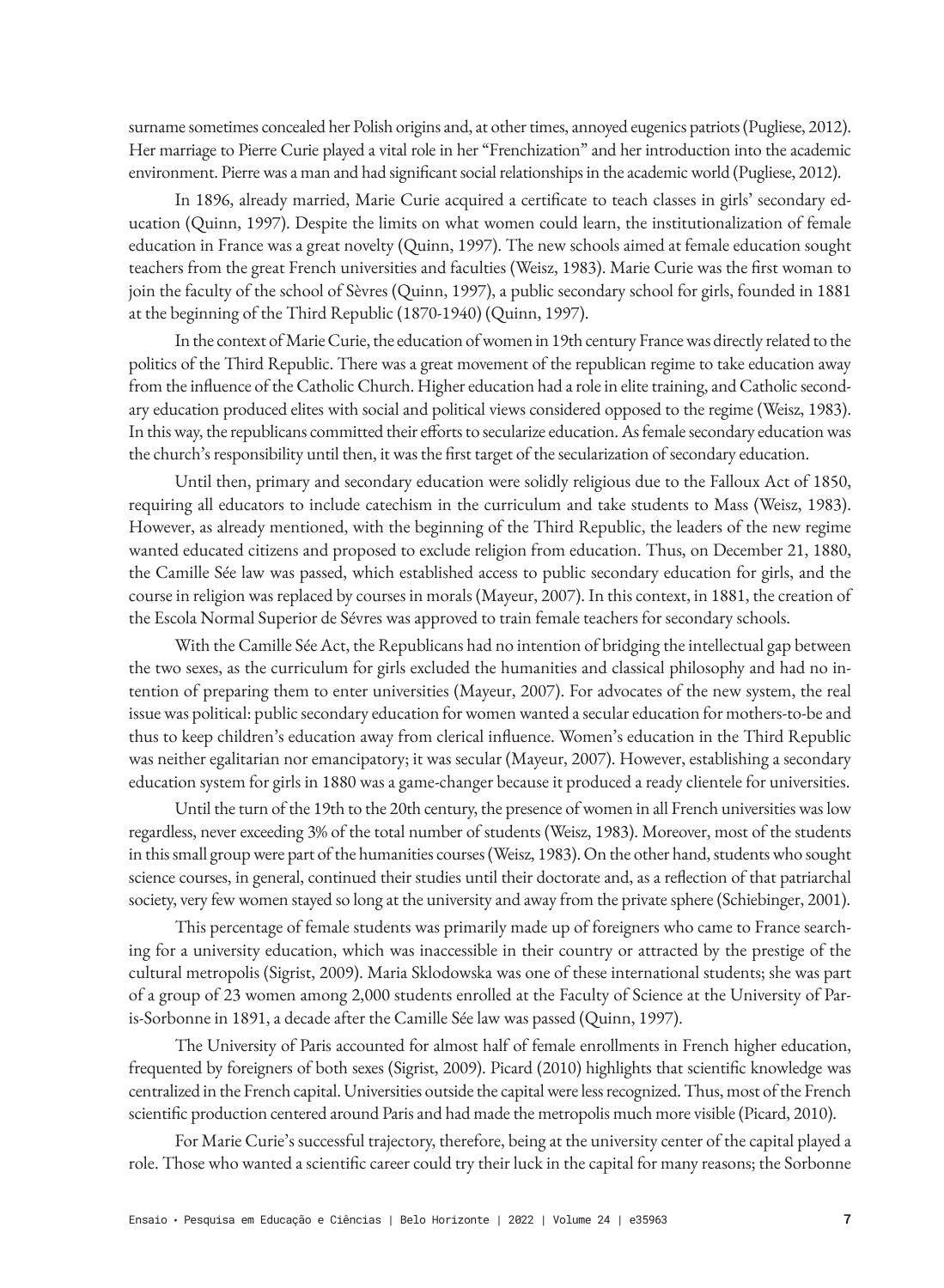has an eminent faculty, and students could continue living in the capital after graduation (Weisz, 1983; Picard, 2010). The Sorbonne faculty, in particular, was made up of professors from large research institutions and had contact with the international scientific community. It is also noted that Marie Curie obtained the most coveted diploma in Science, the single diploma in Physics, Chemistry, and Natural History (PCN), instituted in 1893 at the Paris-Sorbonne.

The way students enter the University of Paris-Sorbonne has taken place in different ways throughout the institution's history. During most of its history, the university required the payment of annual fees and entrance fees, in addition to the completion of competitive exams (Weisz, 1983; Picard, 2010). Although, from the 1800s onwards, secondary education was free for girls and higher education offered scholarships for French nationals and foreigners, entering higher education required certain material conditions, such as costs related to migration and housing. Thus, it is important to note that Marie Curie obtained a scholarship, which was necessary to complete her second degree in Mathematics (Quinn, 1997).

Regarding the profile of students from the , the majority were bourgeois males, although the female gender has gradually imposed itself (Moulinier, 2002). In this context, Marie Curie joined the Sorbonne in 1891 and, after living with her sister, rented a neighborhood attic apartment. Due to housing costs in the capital, she spent three years in poorly heated rooms in winter, saving and studying intensively (Quinn, 1997). The high housing costs in the neighborhood closest to the Faculty of Sciences indicate how much material conditions are necessary for scientific practice.

The French higher education system between 1863 and 1914 was entirely peripheral to the majority of the population, preferentially serving the wealthiest social groups (Weiz, 1983). Moreover, the best research institution was located in the capital, making education inaccessible to the lower classes who lived far from Paris. In short, high educational standards were associated with the upper classes of society (Weiz, 1983).

Given the elitist profile of French higher education at the time, the difficulties of women entering scientific careers are not only justified by the norms of the female gender imposed by patriarchy but also by the economic inequalities imposed by capitalism, which highlights the relationship between patriarchy and capitalism identified by Saffioti (2015). In the context in which the Faculty of Sciences of Paris-Sorbonne trained students, who were primarily men of affluent social classes, Marie Curie became the first woman to obtain a doctorate from the Paris-Sorbonne. The practice of institutionalizing female education in France involved in the Marie Curie case refers to legitimizing female education in that location, considering that she is part of a select group of women in the Faculty of Science (Quinn, 1997).

### **Circulation of people and scientific knowledge**

For the Marie Curie case study, it is essential to pay attention to the circulation of people and scientific knowledge in that context. Despite the expansion of female education, french men continued to constitute the largest group of university students for a time. Nevertheless, french universities were quite successful in attracting international students, and French women fought for changes in the structural conditions of that society, allowing the numerical advantage of French men over the two new categories of students – women and foreigners - to decrease during the  $20<sup>th</sup>$  century (Sigrist, 2009).

At the end of the 19<sup>th</sup> century, there was considerable opposition to the admission of women and foreigners to German universities. However, enmity with Germany and the French defeat in the Franco-Prussian War motivated France to invest in education at all levels and receive foreigners without restrictions. Scholarship programs in 1877 and 1881 for international students were established at the Sorbonne to coordinate all activities in this sphere (Weisz, 1983).

Weisz (1983) points out that university migration to France contributed to the establishment of elites in their countries of origin. Concerning the female component of these migratory flows, mainly students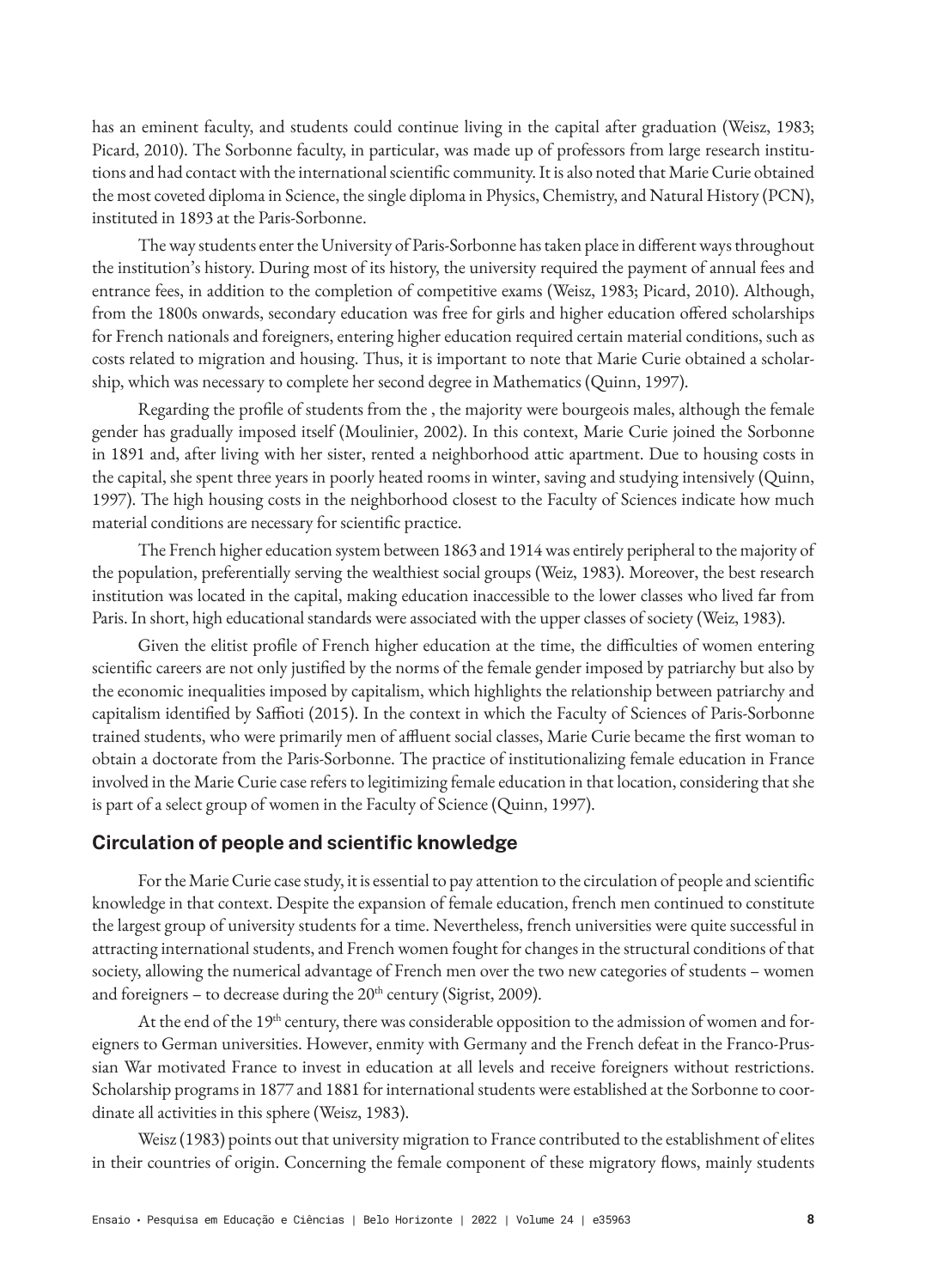from Eastern Europe, notably the Russian Empire, mostly make up this group. The political and social conditions of the colonial countries in Eastern Europe, including the ban on female higher education, were mainly responsible for the large-scale influx of students to France (Weisz, 1983).

As a result of this movement, during the 1893 academic year, French universities received 83% of their total number of international students from the Russian Empire (Weisz, 1983). However, historical accounts of Russian students in France include only a few works, mainly focusing on males and higher technical education establishments (Sigrist, 2009). In this case, the trajectories of students from the Russian Empire in France remain, in many ways, unknown, except for those who, like Marie Curie, gained visibility after university life.

The statistical research carried out by Weisz (1983), entitled Women Students in Universities, allows a closer examination of the female population in French universities. Between 1902 and 1914, the proportion of women in French universities increased from 3.6% to 10.1%, while French enrollment only increased from 2.2% to 6.1%. Weisz (1983) also shows that the number of women enrolled in science increased with the growing number of female international students in France. Marie Curie was part of this migratory contingent from the Russian Empire to France.

Migratory flows from Eastern Europe to France consisted of women seeking opportunities to attend higher education in a country where female education was allowed. International students attended the University of Paris due to the international prestige that the institution in the capital had gained. However, women looked more for courses in Letters and Arts than for science. According to Shiebinger (2001), women found it more challenging to participate in science in the public sphere from the 19th century onwards. According to Perrot (2006), in 19<sup>th</sup> century France, women withdrew from public spaces and focused more on private female/family spaces.

According to Shiebinger (2001), women who wanted to pursue scientific careers had two options with the increasing professionalization of science. First, they could try to follow the path of public instruction and certification through the universities, like their male counterparts. Unfortunately, this pathway was not available until the 20th century. Alternatively, they could continue to participate as assistants in the (private) family sphere, each increasingly invisible from scientific husbands or brothers. For example, Marie Curie, a Polish scientist who studied at the Paris-Sorbonne in the late 19th century, achieved fame despite having shared scientific recognition with her husband at many awards and in the university's laboratories (Schiebinger, 2001).

The circulation of knowledge also occurred by disseminating and awarding scientific research through scientific societies that spread throughout Europe (Livingstone, 2003). Concerning the Marie Curie case, according to Livingstone (2003), there was a profound "influence of geography on the production of scientific knowledge and its movement around the world" (p.137). The geography of knowledge was centered on countries like England, France, and Germany. According to Fyfe (2016), three languages dominated scientific publications at the beginning of the 20th century: English, French, and German.

Publications allowed knowledge to circulate from one country to another (Livingstone, 2003; Fyfe, 2016). For example, these publications circulated information on X-rays from Germany to France, arousing the interest of other researchers, such as Henri Becquerel (1852-1908), Pierre Curie, and Marie Curie, allowing new fields of study and new results in science. In addition, the centrality of some European countries concerning communication networks between scientists and the dissemination of scientific knowledge caused the notoriety and advancement of specific scientific research.

Studying X-rays, Becquerel found new results regarding uranium rays. In early 1896, he presented the first results of his research at the Academy of Sciences in Paris. Becquerel (1896) ended his communication of May 18 with the indication that uranium was "the first example of a metal that presents a phenomenon on the order of an invisible phosphorescence" (p. 1088). The scientist suggested that uranium compounds emit radiation even when not exposed to light in the same communication.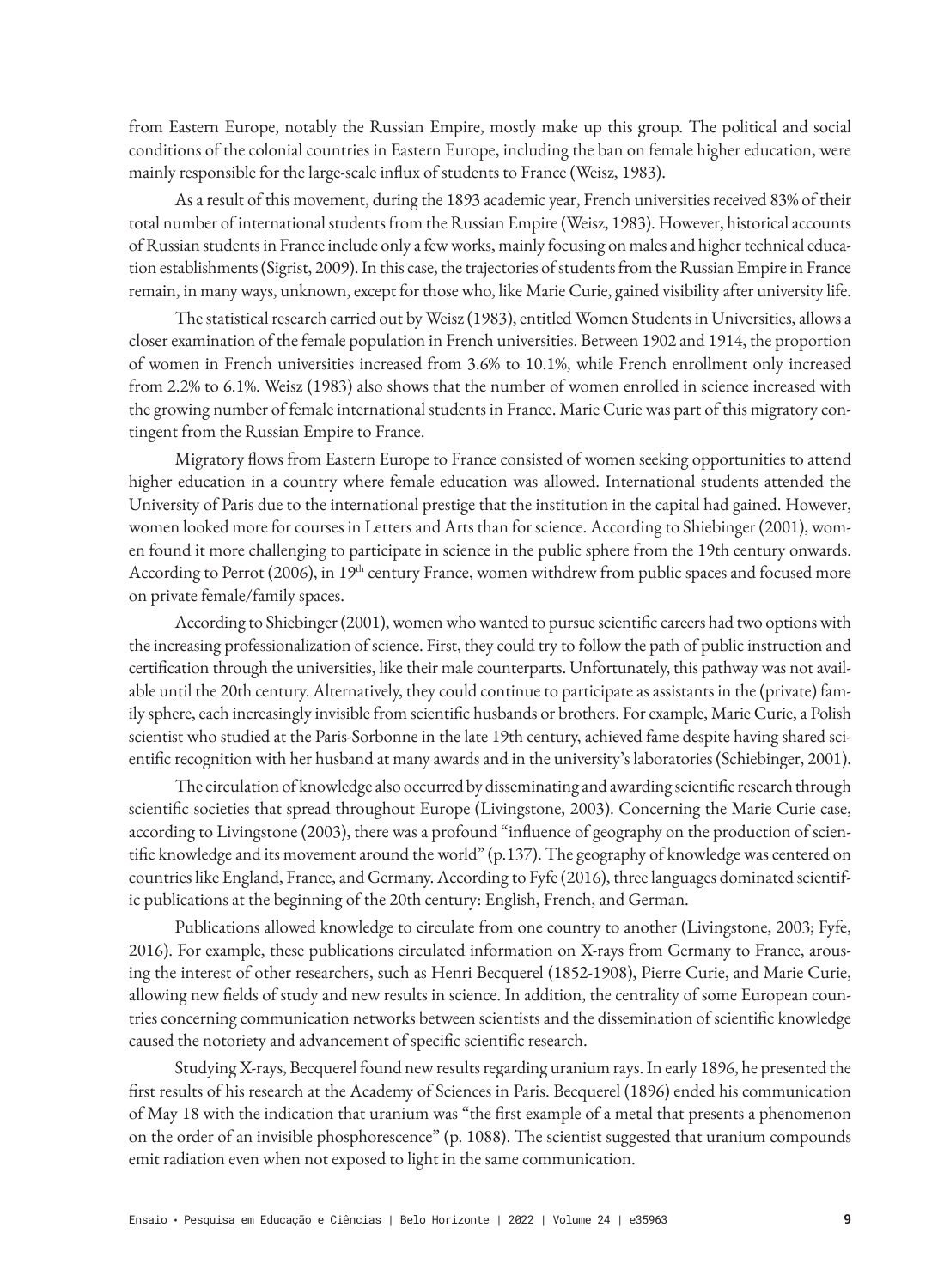Becquerel's research on uranium rays was the starting point for Marie Curie's research. Curie intended to make the results of her experiments public. However, only men and members of the Paris Academy of Science could present their work publicly (Quinn, 1997). In the 19th century, successful journals were in the hands of influential editors with editorial skills in academia; moreover, both editors and authors of scientific journals were men (Fyfe, 2016).

Marie Curie could only publicize her early works at the Academy of Sciences in Paris through Pierre Curie. Pierre was not a member of the Academy, but he convinced his former professor and advisor to Marie Curie, scientist Gabriel Lippman, to read his wife's April 1898 results on Becquerel rays and spontaneous radiation release by uranium and thorium at the Paris Academy of Sciences. In July of the same year, the scientist Henri Becquerel presented at the Academy a communication discussing the Curies' results (Pugliese, 2012).

In addition to communications between scientists, the Academies of Science held awards. For example, the Paris Academy of Sciences awarded Marie its first Gegner prize in 1898, and 12 years later, she was awarded the Berthelot Medal (Pasachoff, 1996). Nevertheless, it was not until 1905, after Pierre's death, that she became head of the laboratory at the Sorbonne and had her first opportunity to earn a salary. These data point to the long time spent in research without remuneration, a characteristic of scientific work.

In summary, Marie Curie joined a prestigious academic space, and the established relationships in that environment allowed her production to circulate and, therefore, be recognized. Other factors were also fundamental to Curie's success, such as choosing the topic for her doctorate, which will be discussed in the next section.

### **Experimentation with radioactivity**

Marie Curie had a long, non-linear, and complex experimental path to her device that established radioactivity as a general phenomenon. Such a device was not a laboratory instrument but a set of practices, techniques, and other activities used to detect radioactivity (Pugliese, 2012). In this way, some research and controversies accompanied the emergence of the doctoral theme in her life and building her experimental device.

Experimentation on radioactivity does not have a specific beginning (Cordeiro & Peduzzi, 2010). However, the German scientist Wilhelm Conrad Röntgen (1845-1923), who detected a hitherto unknown phenomenon in experiments, which he named X-Rays, popularized the study. Germany was part of the scientific, geographic center in the 19th century, and this centrality allowed the enigmatic X-Rays to leave the small laboratory in Würzburg, Germany, and reach large laboratories in other parts of Europe. Pugliese (2012) points out that "in less than a year, more than a thousand scientific communications were published on the subject, and X-rays became the major topic of research in Physics" (p.34). This is how the topic of X-rays circulated from Germany to France, arousing the interest of other researchers, among them Henri Becquerel (1852-1908), Marie Curie, and Pierre Curie.

The search for the relationship between phosphorescence and X-rays guided a good part of these scientific studies, including those by Frenchman Henri Becquerel, a Paris Academy of Sciences member. One of Becquerel's paths was experimenting with other substances exposing photographic plates (Martins, 1998a). At first, Becquerel (1896b) argued that the salts in ores absorbed solar radiation and, therefore, left them exposed to the sun. However, the only salt that caused the phenomenon of the image on the photographic plate was precisely the one that he had not left exposed to the sun. He concluded that this was a uranium-rich ore that emitted radiation different from solar radiation (Pugliese, 2012). When Becquerel observed that photographic plates were exposed to uranium salts even without sunlight, these hyperphosphorescent uranium rays became known as Becquerel rays, which were different from X-rays.

Becquerel reported his experiments in the scientific journal of the Paris Academy of Sciences in March 1896 (1896b). After releasing Becquerel's first experiments, other scientists researched uranium salts and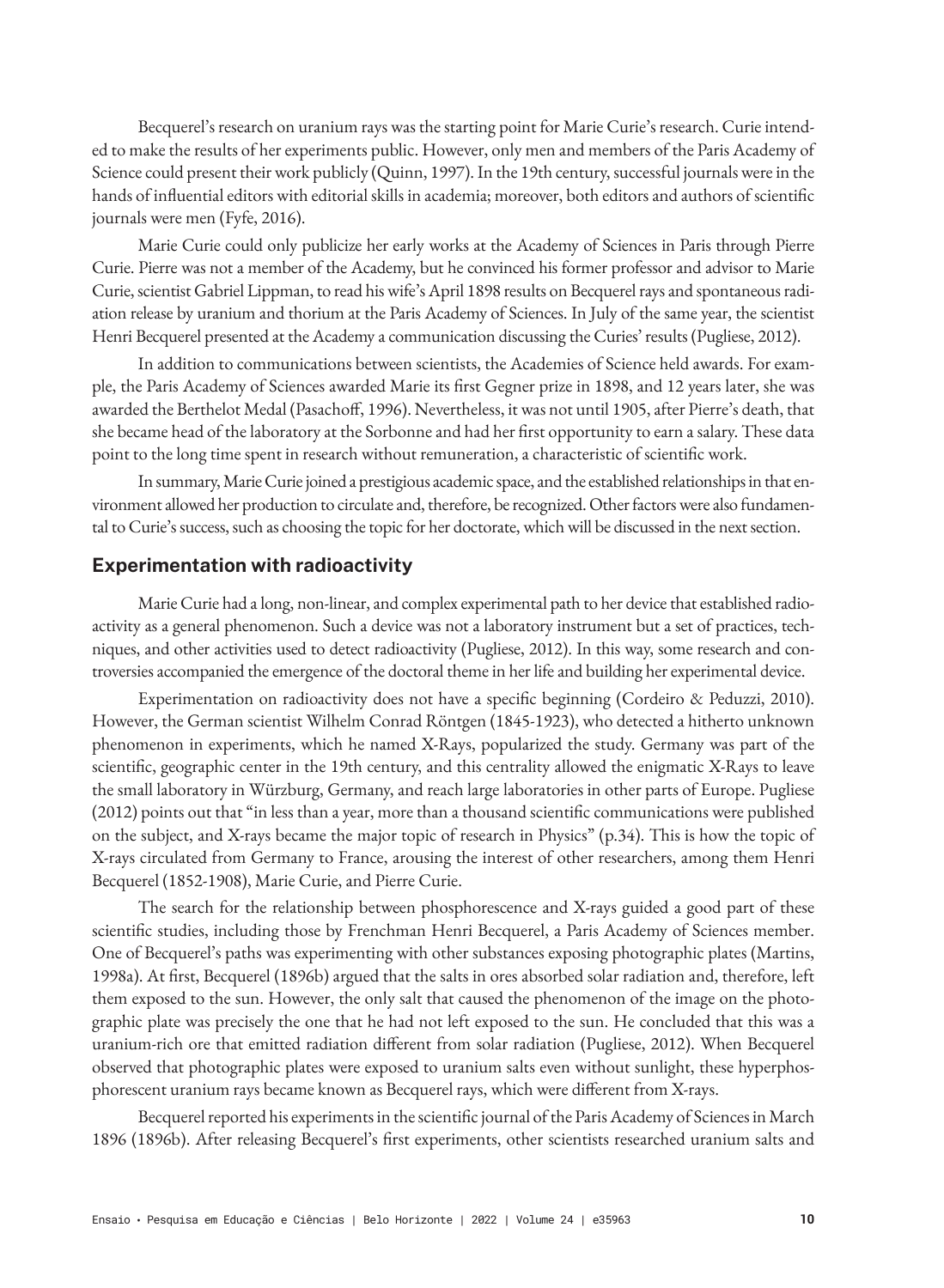published their work. Still, in March 1896, new research emerged around the experiments on Becquerel rays at the Academy of Sciences in Paris (Pugliese, 2012).

Marie Curie, giving up on returning to Poland, began researching her doctorate with Becquerel rays in the Sorbonne laboratories (Pugliese, 2012). In Europe, research on uranium radiation proved to be very fruitful, bringing new questions to the science of the early 20th century. Finally, however, the phenomenon gained a new interpretation in the hands of Marie Curie, accompanied by Pierre Curie (Cordeiro & Peduzzi, 2010). Until then, scientist Henri Becquerel frequently published the results of his research on the subject but always emphasized phosphorescence. Indeed, Marie and Pierre arrived at a result that opened up new possibilities for studying the problem: radioactivity as a general phenomenon.

Cordeiro and Peduzzi (2010) emphasize that Marie and Pierre Curie's significant contribution to uranium and thorium radiation research would have been detection through electrical methods. Their method measured the electricity generated by the radiation of the elements, which reduced the number of errors compared to the commonly used photographic method. Electromagnetism was one of the areas in which Pierre and his brother worked, for which they invented a highly accurate device, the piezoelectric quartz electrometer, an instrument that was part of Marie Curie's experimental device. This electrometer proved capable of measuring the electricity generated by uranium rays (Pugliese, 2012). Pierre Curie's partnership was essential for the scientist to obtain a laboratory composed of an ionization chamber, a piezoelectric quartz electrometer, and pitchblende ore, instruments that proved to be fundamental for the success of her research.

Marie Curie's doctoral research initially aimed to compare Bequerel rays with X-rays (Pugliese, 2012). However, her investigation began to take on more significant proportions when the uranium rays turned out to be different from those known until then because nothing seemed to affect them. Using the piezoelectric quartz electrometer, Marie Curie concluded that the rays emitted by uranium salts were constant and indifferent to any relationship with the environment. The scientist then checked if other ores produced the same effects and tested the ores available at the that contained metals such as copper, zinc, lead, tin, platinum, iron, gold, palladium, cadmium, antimony, molybdenum, tungsten, and thorium (Pugliese, 2012). She observed that most of those ores did not set off the piezoelectric quartz electrometer but that this phenomenon was not unique to uranium because chemical compounds of thorium emitted rays similar to those of uranium. This result indicated that there could be a more general phenomenon than something specific to uranium (Pugliese, 2012).

Next, Marie Curie decided to measure the radii of pitchblende and chalcocite in a piezoelectric quartz electrometer. Unexpectedly, they emitted more intense rays than the amount of uranium and thorium could initially emit. Previously, Becquerel had already noticed that metallic uranium produced more intense rays than any of its compounds, which led him to name this phenomenon hyperphosphorescence. Now, Marie Curie was faced with a result in which pitchblende emitted rays more intense than the uranium metal alone.

With help of Pierre, Marie Curie carried out experiments on the separation of the active substance (uranium) in pitchblende. After the separation, she noticed that pitchblende was still more active when activating the piezoelectric quartz electrometer than isolated uranium. She considered the results fundamental and intended to make them public. Gabriel Lippman read his results at the Academy of Sciences in Paris in April 1898. In his communication, Curie (1898) related the spontaneous radiation of uranium to its great atomic weight; that is, his initial hypothesis was that radioactivity was an atomic phenomenon.

In the same communication, Curie (1898) also suggested a new element in pitchblende. Once again, the scientist used analytical separation methods, finding the first active substance that she named "polonium." However, pitchblende still emitted more active rays than the supposed new element, suggesting that "polonium" might be more than one element, which prompted the couple to perform more experimental, analytical chemistry procedures to test the separate substances (Pugliese, 2012). The experiments led them to a second radioactive element besides polonium, which Marie named radium.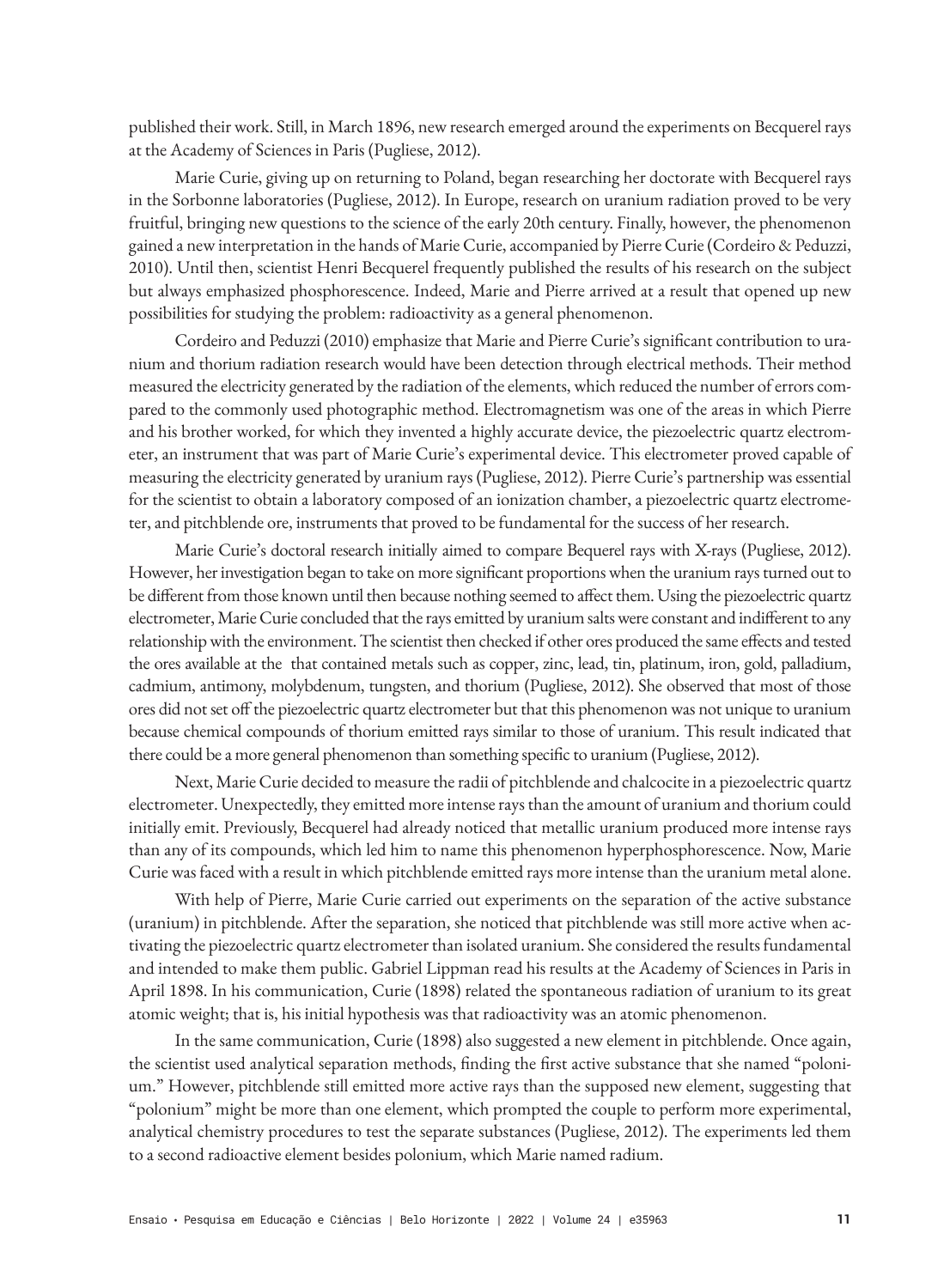For four consecutive years, the scientist worked in the laboratory for radioactivity with the help of Pierre. In 1898, Marie and Pierre Curie presented the chemical elements – radium and polonium – that support radioactivity as a general phenomenon (Quinn, 1997). According to Pugliese (2012), the hyperphosphorescence of uranium rays was brought into controversy through the experimental device created by Marie Curie, which led radioactivity to be considered a general phenomenon.

In the 1911 Nobel Prize in Chemistry speech, Marie Curie (1911) explains how her experimental practices led her to understand that pitchblende and chalcocite ores were much more active than anticipated due to the amount of pure uranium and thorium they contained. However, the idea of a new chemical element, along with the general phenomenon, was greeted with disdain at the time by members of the Academy of Sciences (Quinn, 1997). There was not even work in the sections of the Academy after reading Marie's results that referred to her studies. Nevertheless, the initial reaction of the scientific community led Marie Curie to try to isolate that unknown substance to make it exist in their eyes (Pugliese, 2012). For this task, Marie Curie began work in analytical chemistry with the help of Pierre Curie and the assistant chemist of the , Gustave Bèmont (1857-1937).

Experimental practices in radioactivity had a long and complex path of laboratory research, funding, awards, speeches, and publication of results, a fundamental characteristic of experimentation, which can be analyzed from the Nobel Lectures by Pierre Curie (1905) and Marie Curie (1911).

The experiments to isolate the elements underwent complex back-and-forth sequences due to results that did not match the scientists' expectations. The Nobel Lecture given by Madame Curie (1911) indicates that the couple had access to the work of several scientists, such as those of Becquerel, Demarçay (with spectral analyses), Debierne (discovered actinium and helped Marie Curie to isolate metallic radium), Rutherford and Soddy (proposed the theory of the transmutation of the elements, based on the radioactive phenomena proposed by the couple). In addition, in the discussion on the activity of rays, Marie Curie argued that chemical elements of greater atomic weight absorbed "external energy" and re-emitted it in the form of radioactive energy (Curie, 1898). From 1913 onwards, investigations into the causes of radioactivity gained new contours with the establishment of the Bohr-Rutherford atomic model. According to Pugliese (2012), everyone who wanted to study radioactivity in that context would have to use Marie Curie's experimental device.

Many conditions were necessary for the success of this long experimental journey: material resources, availability of time, the fact that the couple were in a large research center and had access to foundational articles in the area, and those that resulted from them were necessary, in addition to the collaboration of other scientists. Apart from that, Marie Curie was successful because she could be in a public space and not be distracted by her job in the private sphere, which was impossible for most women in that context (Schiebinger, 2001; 1989; Saffioti, 2015). Concerning Marie Curie's visibility, it is also important to highlight that the scientist dedicated many years to science alongside the work of motherhood. Reading excerpts from her diary present in Montero (2019) allows us to understand that the scientist could reconcile both jobs thanks to the help of a nanny.

In the 1906 diary, written shortly after Pierre Curie's death, Marie recalls the family's last outing before Pierre's death. She tells about going to Saint-Rémy-lès-Chevreuse, a country house, where they spent a few days in spring and summer. On April 30, 1906, she wrote in her diary: "[...] at the top, we sent Irène and **Emma** to the farm, and proceeded to the right, you and I, with Ève, in search of the ponds with water lilies from which we found ourselves. we remembered" (Curie, 1906 cited in Montero, 2019, p. 194, emphasis added).

The name of Emma, the nanny of his daughters, appears in excerpts of the diary. It is known that Marie Curie relied on the help of other women nannies for her daughters, which expanded her possibilities for working outside the home. In these memoirs, the scientist mentioned Emma, who helped her care for the house and the couple's children several times. She writes, for example, that she went to the country house in Saint-Rémy-lès-Chevreuse with her daughters, where it would be easier to spend her days without a nanny.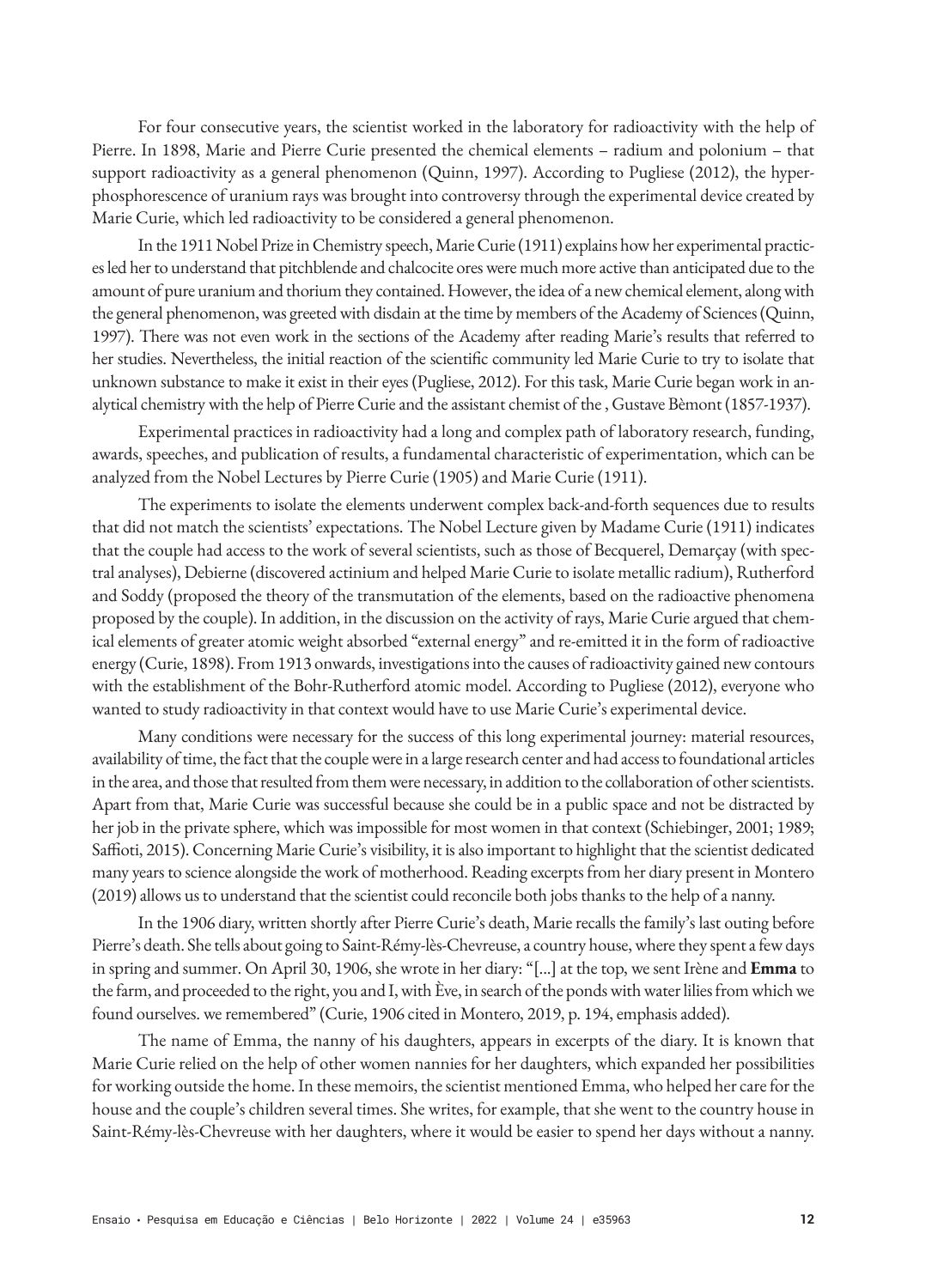Marie wanted Pierre Curie to stay in St. Rémy with her and the girls, but he insisted on returning to the laboratory. On April 30, 1906, Marie describes in her diary the moment when her husband left home:

[...] I left for St. Rémy on the Friday before Easter, it was the 13th of April, I thought it would do Irène good and I thought that it would be easier there to take care of Ève without the **nanny**. [...] **Emma** came back and you criticize her for not keeping the house well enough (she had asked for a raise). You were leaving, you had, I was taking care of you, and you left taking care of the girls, low voice if I was going to the bathroom. I replied that I didn't know and asked you not to torment me. And just then you went away; the last sentence I addressed to you was not a sentence of love and tenderness. Then I just saw you dead again. (Curie, 1906 cited in Montero, 2019, p. 189, emphasis added)

The presence of a woman working as a nanny in the private sphere of the Curie family to enable Madame Curie to work in the public sphere is also a matter of class division, essential to understanding how patriarchy is maintained, suggested by Perrot (2006), Saffioti (2015) and Biroli (2018). According to Perrot (2006), women withdrew from public spaces and shifted into private female family spaces in France in the 19th century. This withdrawal was a gender issue that encompassed different classes, suffering the contradictions of both categories. Housewives were rural women, bourgeois women, and city women who devoted themselves almost exclusively to domestic work and depended on their husbands' wages. Class differences between women in the patriarchy are reflected in the relationship between Marie Curie, as a woman who works as a scientist in the public space in a renowned university, and Emma, a woman who works in the domestic space, as a nanny, at Marie's house.

Generally, experimental practices refer to the process of producing radioactivity. Indeed, these also involved funding to obtain locations and material to carry out scientific research, awards, and publication of results that allowed knowledge to be further investigated around the globe through the articulation between scientists and their ideas.

Regarding the Marie Curie case, she suffered many obstacles set up by the patriarchy in her trajectory as a scientist. In this sense, she needed the right conditions to confront these obstacles and remain in the area. The scientific practices that permeate the Marie Curie case can reflect the conditions necessary for women to do science in the patriarchy.

# **NECESSARY CONDITIONS FOR WOMEN IN SCIENCE BASED ON THE MARIE CURIE CASE**

The research on the Marie Curie case was constructed from the historiographical perspective of the CHoS. As a result, this section will discuss questions that identify some of the conditions that allowed female scientists to participate in science and how these conditions reflect the motives behind low numbers of females in science and, thus, build support for the research objective.

Marie Curie's visibility – and the invisibility of other women in science – can be expressed in a series of facts. Curie was the first woman who graduated in science with a degree in Physics, Chemistry, and Natural History (P.C.N) when in general, women studying in France studied the humanities. She was also the first professor to work in a laboratory at the Sorbonne, the first woman in science to be awarded a Nobel Prize, the first and only person to receive two Nobel Prizes in different categories until the year 2021, and the only woman to have a daughter who is also a Nobel laureate in the scientific field. The historic nature of this very recently relevant accomplishment highlights both her visibility and the invisibility of other diverse women in science.

Suggesting that a careful examination of the history of science would not reveal gender equity, El Jamal and Guerra (2020) posed a question: if scientific reasoning is a competence that everyone can achieve, then why do women seem to be outside the HoS? Other women from the 19th and 20th centuries did not become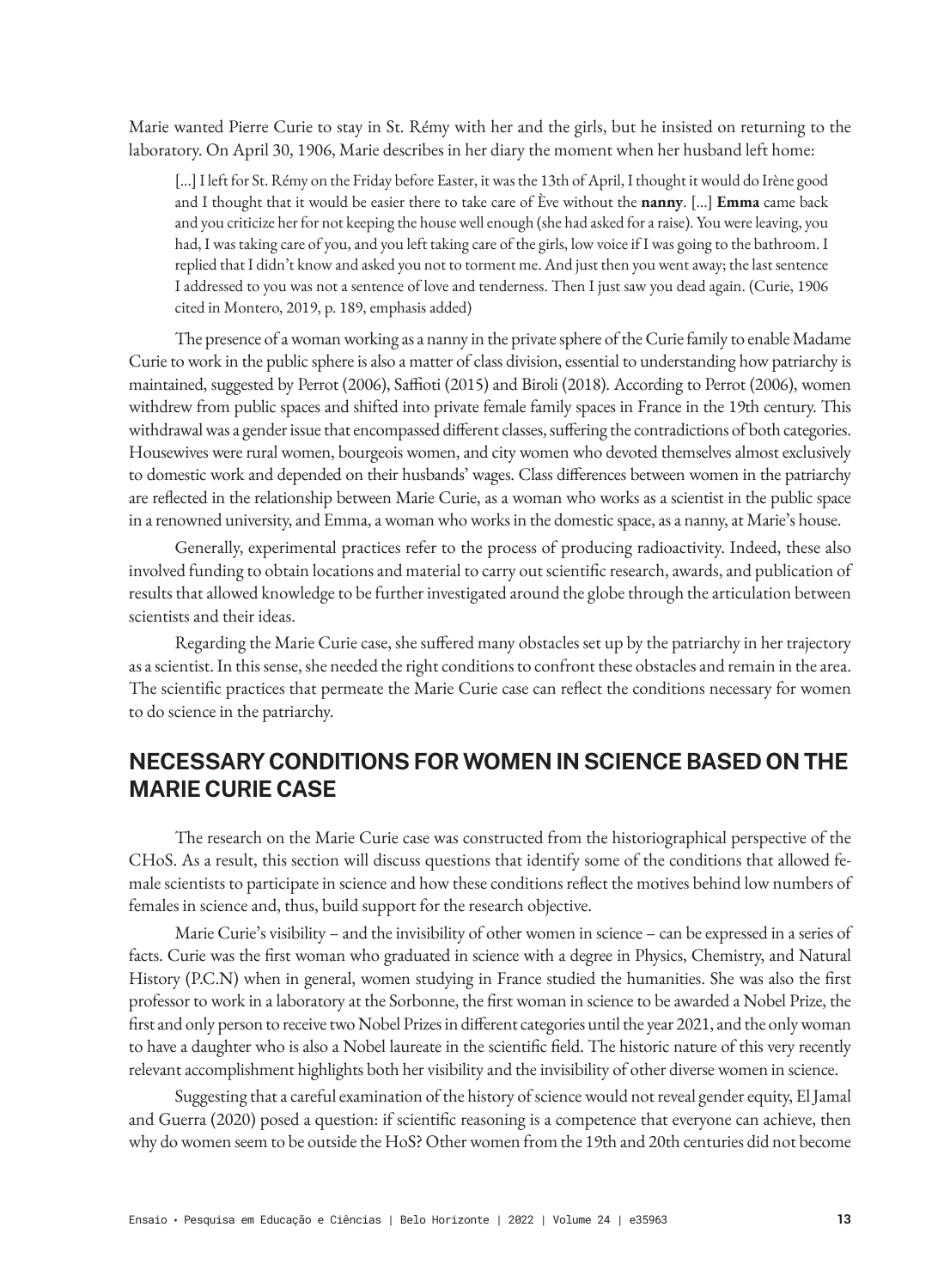visible in the HoS, not for lack of effort or merit, but because the conditions were not there. The absence of scientific events involving women indicates that many of them were left out of science due to the unfavorable conditions of the patriarchy and the insurmountable obstacles of gender, race, or class to doing science.

Unlike many women, Marie Curie entered the academic environment and succeeded, facing obstacles to participating in scientific practices. However, minimal and favorable conditions were necessary to overcome some of these obstacles. Therefore, she should not be seen as privileged but as a woman who managed to do science – which many women still could not do – because the conditions were right. Therefore, this case suggests that these conditions must be expanded to reverse the low numbers of women in science.

On the one hand, there were obstacles placed by the patriarchy along her trajectory. On the other hand, some conditions allowed her to overcome these obstacles to a degree. The first obstacle was the institutionalization of female education, clandestine in Poland and incipient in France. Among favorable conditions, she had the opportunity to migrate to a scientific production center and remain there, in the French capital, despite the high housing costs (Perrot, 2006; Picard, 2010; Weisz, 1983). A second obstacle was the gender inequality among peers in the scientific environment, specifically not being allowed to publish in the Academy of Science. She overcame this obstacle by marrying a scientist, obtaining French nationality, and achieving a family-academic balance for herself and her daughter Irène Curie (Pugliese, 2012). Marie Curie was in France, a global center for the proliferation of scientific knowledge, alongside Pierre Curie, and researching a topic of interest to the scientific community, making successful relationships. A third obstacle was reproduction: the need and the difficulty of reconciling the jobs of scientist and mother, given the insalubrity of her first laboratory. However, Marie Curie was able to occupy the public spaces of scientific work with the help of nannies, which allowed her to spend time outside the work of reproduction. While she relied on nannies to help her take care of her daughters, possibilities for work outside the home expanded, and she dedicated herself for years to experiments on the separation of polonium and radium.

In addition to working somewhat outside the sexual division of labor, Curie had a family of professors who encouraged and supported her scientific career. According to Avraamidou (2019), most students who choose to do science come from families from more privileged socioeconomic classes and with more significant cultural capital, allowing broad access to science, knowledge, museums, and libraries. However, as in Marie Curie's context, science was aimed at the French elite of the 19th century, and the French higher education system was peripheral to the majority of the population (Weisz, 1983; Terrall, 1995; Picard, 2010).

Participating in scientific practices and staying in science requires favorable material conditions, like funding and time to dedicate to research (Schiebinger, 2001; Avraamidou, 2019). According to Saffioti (2015), the contradictions of patriarchy do not operate only in the category of gender, race, or class but in the loose connections between the three (Saffioti, 2015). In this sense, the visibility of people in science seems to be related to the contradictions of social class, race, and gender. Analyzing these contradictions helps contextualize the obstacles that Curie had to face to become visible and understand that the other women in science lack visibility because they lack these same conditions necessary to overcome these obstacles.

Unlike Marie Curie, other women in the history of science participated in scientific work within their domestic spaces and did not have the opportunity to engage in academic circles and dedicate themselves to science. Opitz (2016), for example, reports on the German Agnes Pockels (1862-1935). She experimented with surface films in the 1900s in her kitchen while carrying out household responsibilities related to care for the elderly and, therefore, Agnes did not have a trajectory that would make her visible. Other examples suggested by Schiebinger (2001) are the case of Margaret Huggins (wife of British astronomer William Huggins), Edith Clements (wife of ecologist Frederic Clements), and Mileva Maric (wife of Albert Einstein). They silently contributed to their husbands' careers without finding a space for action in the public spheres.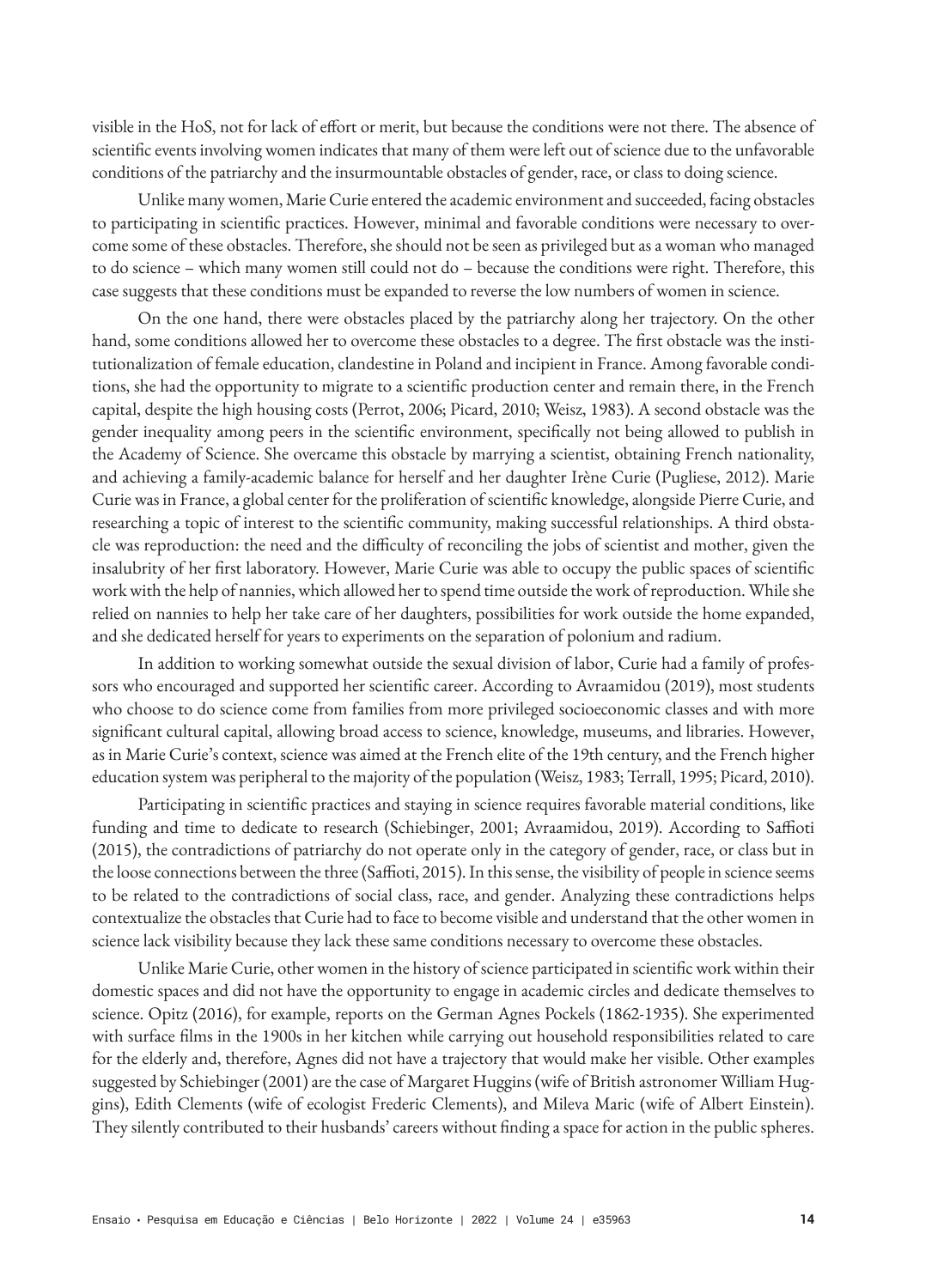Greater visibility in the academic and scientific space comes from access to a prestigious university, which guarantees fruitful institutional relationships and conditions for experimentation. Moreover, these relationships could be maintained with Curie being a mother because, with the help of other women, she did not have to dedicate 100% of her time to reproduction/domestic work. Having help with housework and childcare allowed her to work outside the home for many years, becoming visible in the scientific field. However, this flexibility is not possible for all women who study science, even in the 21st century, indicating that this is an essential factor in understanding Curie's visibility and, at the same time, the invisibility of many other women in that and other contexts. Furthermore, women scientists must have the material conditions to dedicate themselves to their careers, referring to multi-year scholarships. This patriarchy-capitalism contradiction reduces the participation of women in science (Schiebinger, 2001; Saffioti, 2015).

Marie Curie's presence at the Faculty of Science in Paris and her experimental device demonstrated immense importance and a milestone in women's history, especially in France (Pugliese, 2012). However, even after the Marie Curie case, few women are visible in science because success in science depends on various interdependent factors, including access to education and prestigious scientific institutions (Schiebinger, 2001). Furthermore, in capitalist and patriarchal societies, the division of labor between job and home, and the academic career clock versus the biological clock, have deep historical roots, being an obstacle to women's entry into scientific professions (Schiebinger, 2001).

These considerations about the conditions that made Marie Curie visible in the history of science and explained some of the difficulties of women in scientific careers must be introduced in science education that is intended to be more politicized, as proposed by Hodson (2010), Rudolph, and Horibe (2016), Hodson and Wong (2017), and El Jamal (2021). According to Hodson (2010), science education should encourage the critical rationality of subjects, forming "the basis for the type of social action that reforms society and its practices" (p.199). This analysis is presented here under the historiographical lens of the CHoS because studying scientific practices produces evidence of the central point: without the time and resources, including access to and permanence in knowledge centers, eventual migrations, and gender equality, it is impossible to do science. By understanding this, male and female students can be more critical and engage in sociopolitical actions to improve conditions for women in society.

As discussed in institutionalizing female education in France, the Franco-Prussian war was fundamental for the entry of international students into the country. However, feminist movements in France and worldwide played a crucial role in women entering universities (Perrot, 2006). Perrot (2006) states that the French feminist movement was late and notes late access of French women to the right to suffrage, compared to Anglo-Saxon countries. Despite this delay, it is clear that the feminist movement was evident in different struggles of women in France in the 19th and 20th centuries. Therefore, despite the entry of women into French higher education following the political contingencies of the Third Republic, female education was also closely related to the history and movement of women in the country.

According to Schiebinger (2001), women entered careers in science only after the women's movement of the 1870s and 1880s propelled them to universities. Moreover, as they were admitted to graduate schools, they entered doctoral programs, which in the 19th and 20th centuries was already a prerequisite for serious dedication to science. Unfortunately, the process of women entering university was beset with many difficulties.

Perrot (2006) suggests that the 19th century was marked by the sexual division of labor based on biological sex differences. The division between public and private changed over time and was strongly present in the 19th century, a liberal century characterized by the double exclusion of proletarians and women from political spaces (Perrot, 2006). In France, concomitant with the sexual division of labor was the increasing responsibility of women for the role of housewife. In this sense, Marie Curie conquered an unusual space for women.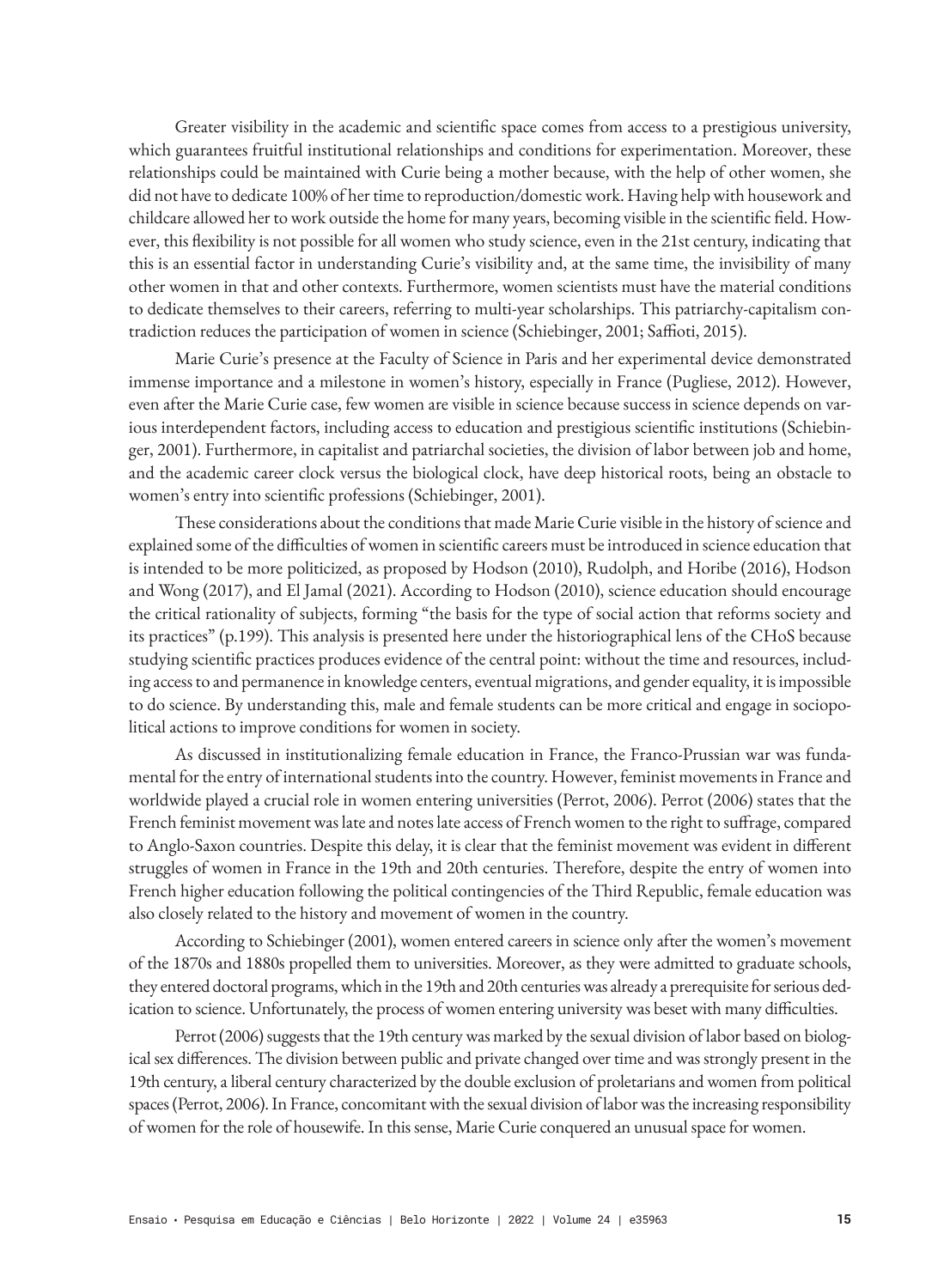Modern  $19<sup>th</sup>$  century France was characterized by the confinement and guardianship of women<sup>1</sup>. However, despite this accentuation of patriarchy, a women's movement began in the country. The sharp division between the public and private spheres in this century and the unfavorable conditions of women served as motivation for the incipient birth of a feminist movement in the early 20th century.

At the end of the 19th century, French universities had an admission policy to attract young foreigners from economically underdeveloped countries. Like Marie Curie, immigrants faced high housing prices in crowded cities. Then, in 1848, Parisians demanded the suspension of housing payments, and women were a group that was present in opposition against the capital's high prices (Perrot, 2006). In the same year, women spoke out against religious congregations, priests, and convents, which, until then, were responsible for female education (Perrot, 2006). In general terms, despite the difficulties women face as a result of patriarchy, Perrot (1995) suggests that women have been the protagonists in changing the role of women, especially at the turn of the 19th to the 20th century. According to Perrot (1995), the desire to balance paid work (guaranteeing independence) and motherhood are present in 19th century France. In this same perspective, Schiebinger (2001) emphasizes that women's history in science and society was not one of the victorious advances, but of cycles of advance and retreat, accompanied by the political context and social movements, which are always necessary for social transformations in history and scientific practices.

# **LINKS BETWEEN NECESSARY CONDITIONS FOR WOMEN IN SCIENCE AND SCIENCE EDUCATION IN BRAZIL**

The micro-history supported by the CHoS, presented here in this article, demonstrates particularities in science production and the necessary conditions to produce science. Despite being a case of a French woman, discussion about Madame Curie's working conditions can be introduced into science education in Brazil to improve understanding of the relationship between science and patriarchy in favor of sociopolitical action.

In Brazil, statistical data are provided by the 2019 Brazilian higher education census<sup>2</sup>. The Census reveals that of the 3.6 million students who enter higher education, 84.6% are in private institutions, 64% of the degree courses are in private institutions, and 72.2% of the students enrolled in the degrees are women. These results show that most of the Brazilian population who attend higher education are in private institutions and that degrees are predominantly sought by women.

Concerning women's work and education, according to gender statistics and social indicators identified by the Brazilian Institute of Geography and Statistics (IBGE)<sup>3</sup> in 2018, there is a minority in the country with complete higher education. They are 23.5% white women, 10.4% black or mixed-race women<sup>4</sup>, 20.7% white men, and 7.0% black or mixed-race men. Furthermore, the time dedicated to caring for people or household chores is 18.1 hours per week for women, longer for black or mixed-race than for white women, and 10.5 hours per week for men in total. The average monthly income from all jobs for women is 1764 reais (about USD\$355) and for men is 2306 reais (about USD\$438). Bárbara Cobo, coordinator of Population and Social Indicators at , concludes that women are more educated than men, but this is still not reflected in the labor market because women choose occupations with a more flexible working day to reconcile work with the burden of household chores. On the condition of women in economic structures, participation in productive activities, and access to resources, Bárbara Cobo adds that inequalities in the labor market can only be resolved through an integrated daycare policy since one of the main factors for women to leave the formal school system or the job market is domestic work.

These data suggest that conditions do not favor women's participation in professions that require extensive training time, total dedication, and material resources, such as work in the scientific field. This assertion agrees with Hodson (2010) when the author points to teaching and learning that prepare young people for sociopolitical actions. Therefore, education strategies that question the low representation of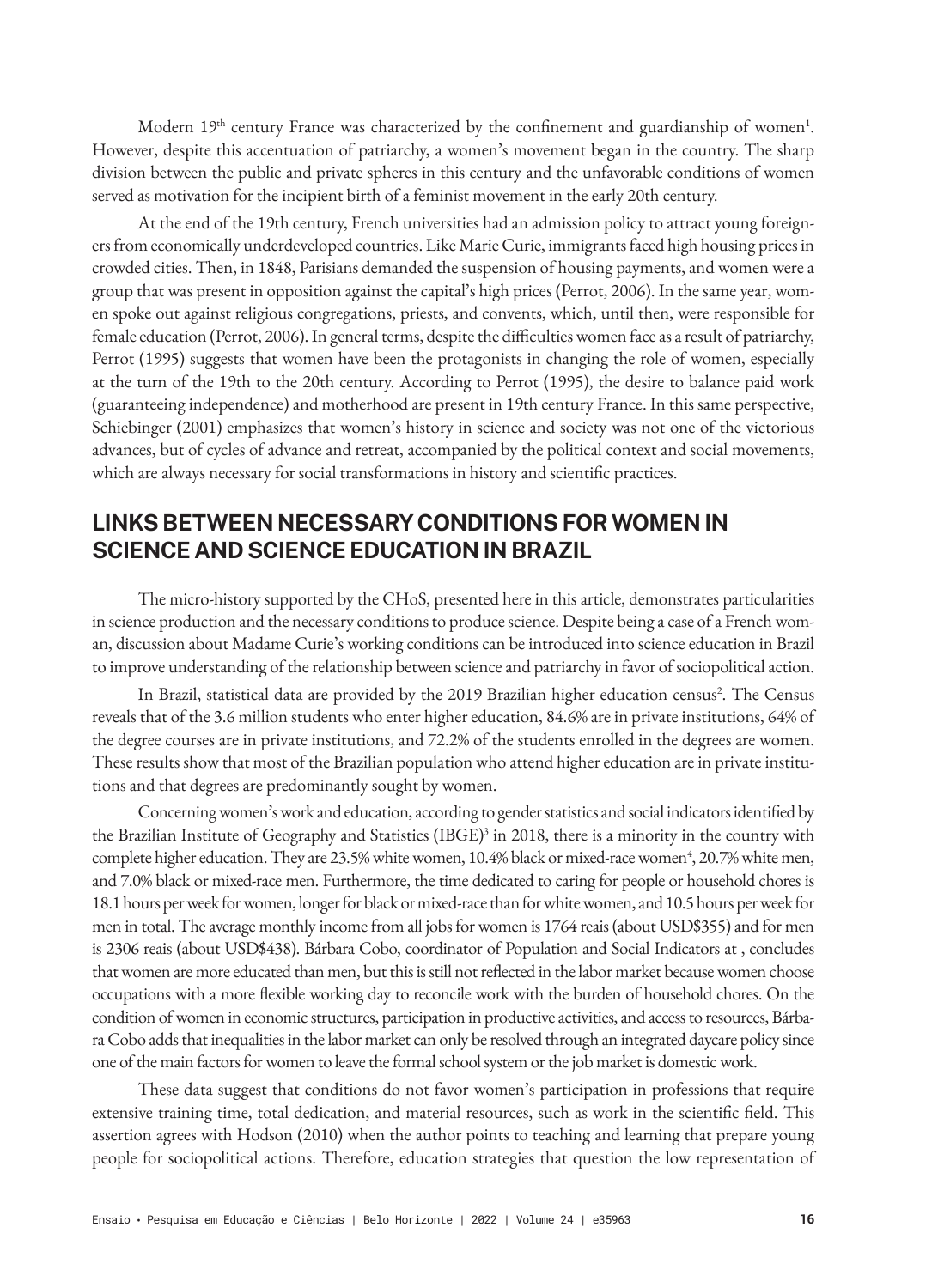women in science need to promote understanding of the historical conditions of female participation in science, arguing that such conditions can be changed.

Therefore, science teaching needs to follow a more politicized approach, whereby students can establish relationships between the exploitation/domination of vulnerable groups and science, realizing the position in the world they occupy. According to Hodson (2010), there is no motivation for sociopolitical action without critical awareness of their world positions. Motivation for sociopolitical action also comes from knowing how and why others made sociopolitical changes with personal goals in mind for building a world and community (Hodson, 2010).

The historical example of Marie Curie under the historiographical lens of the CHoS shows that to be part of the scientific enterprise, women need favorable conditions. As these conditions are denied to most women, social movements are fundamental in demanding, for example, broad access to education, remuneration for female reproductive work, or policies that release women from responsibility for such work. In France, for example, it was only a decade later that French women provoked changes in laws that gave men sexual rights over women, as in the Napoleonic Penal Code (Saffioti, 2015). Likewise, the struggle for better conditions for women in Brazil depends on the movement of Brazilian women themselves.

History reveals that the great causes, especially beneficial to the discriminated contingents and almost everyone else, were successful, despite being led by small minorities. And Brazilian women have plenty of reasons to oppose the machismo present in all social institutions (Saffioti, 2015, p.49)

Approaching the Marie Curie case through the CHoS is a pathway to politicized science education. However, discussing the necessary conditions for women in science can motivate Brazilian students to collective sociopolitical actions, such as anti-patriarchal social movements.

# **FINAL CONSIDERATIONS**

The present research sought to explore conditions that allowed Marie Curie to participate in science and how understanding these conditions creates opportunities in education for critical discussion about low female participation in science.

The discussions presented are based on the difficulties of using patriarchy to justify low women's representation in the history of science. Among the difficulties are the consolidation of a predominant sexist epistemology in science, gender inequality, the assumed social roles for women, female responsibility for domestic and reproductive work, lack of access to education, and lack of material resources for staying in science (Federici, 2019; Harding, 2015; Saffioti, 2015; Schiebinger, 2001; 1989).

Highlighting Marie Curie's success in the literature agrees with the work of Brickhouse (2000; 1994) and Carlone et al. (2015), who advocate recognizing students with scientific identities to inspire more women to do science. However, the present results suggest that just introducing examples of women in the history of science is insufficient to increase female representation. The Marie Curie case demonstrates that visibility in the area depends on favorable conditions to participate in scientific practices and, therefore, to have more women in science, these structural conditions must be improved.

The disproportionality between men and women in HoS questions the absence of a vast majority of women in science without turning an individual case into a triumphant example. According to Schiebinger (2001; 1989), works that only mention notable figures do not question the difficulties that prevent most women from entering scientific professions. Therefore, a critical education strategy would presuppose an understanding of power relationships in the process of science construction. This understanding facilitates discussions about how the structure of scientific institutions and patriarchy needs to change so that more women can enter and remain in scientific careers (Schiebinger, 2001).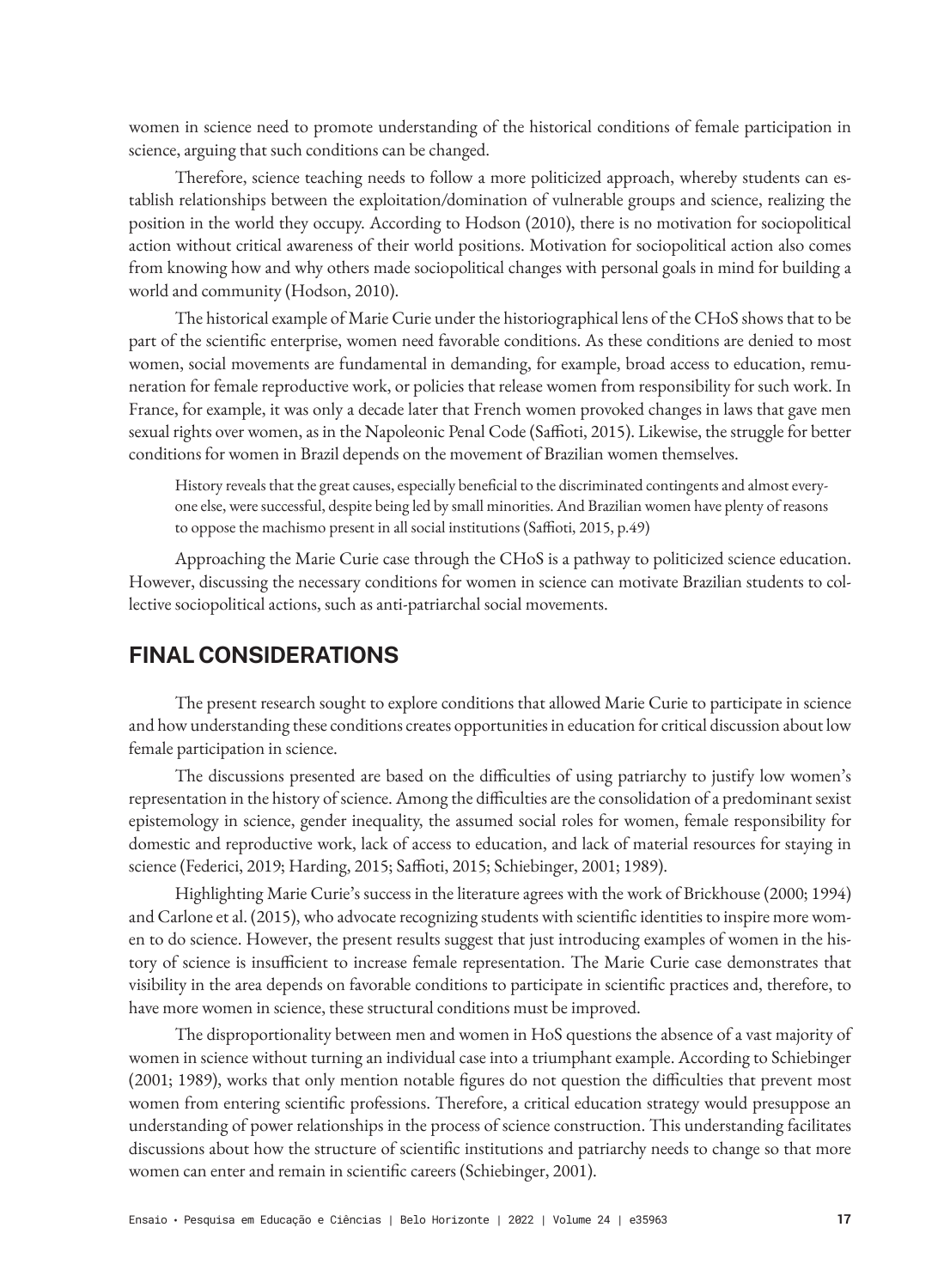The present research adds depth to the case of a woman in science, recurrent in the literature, with questions about patriarchy. Discussions in science classes about low female participation in science careers would improve understanding of science, confront persistent patriarchal attitudes, and promote sociopolitical actions in an education strategy guided by contemporary political issues for social transformations.

# **ACKNOWLEDGMENT**

The second author thanks CNPq for the funding obtained through the Research Productivity grant process n.303848/2018-9.

CECIMIG would like to thank Coordination for the Improvement of Higher Education Personnel (CAPES) and Research Support Foundation of the State of Minas Gerais (FAPEMIG) for the funding for editing this article.

# **REFERENCES**

Avraamidou, L. (2019) "I am a young immigrant woman doing physics and on top of that I am Muslim": Identities, intersections, and negotiations. *Journal of Research in Science Teaching*, 57(3), 1-31. https://doi.org/10.1002/tea.21593

Becquerel, H. (1896). Emission de radiations nouvelles par l'uranium metallique. *Comptes Rendus de l'Académie des Sciences*. Paris, 122, 1086-1088.

Biroli, F. (2018) *Gênero e desigualdades:* Limites da democracia no Brasil. São Paulo: Boitempo.

Brickhouse, N., Lowery, P., & Schultz, K. (2000). What Kind of a Girl Does Science? The Construction of School Science Identities. *Journal of Research in Science Teaching*, 37(5), 441–458. https://doi.org/10.1002/(SICI)1098- 2736(200005)37:5<441::AID-TEA4>3.0.CO;2-3

Brickhouse, N. (1994). Bringing in the outsiders: reshaping the sciences of the future. *Journal Curriculum Studies*, 26(4), 401-416. https://doi.org/10.1080/0022027940260404

Burke, P. (2008) *O que é história cultural?*. Rio de Janeiro: Zahar.

Carlone, H. B., Johnson, A., & Scott, C. (2015). Agency amidst formidable structures: How girls perform gender in science class. *Journal of Research in Science Teaching*, 52, 474-488. https://doi.org/10.1002/tea.21224

Cordeiro, M. D. (2020). Reflexões da história do patriarcado para esses tempos de pós-verdade. *Caderno Brasileiro de Ensino de Física*, 37(3), 1374-1403. https://doi.org/10.5007/2175-7941.2020v37n3p1374

Cordeiro, M. D., & Peduzzi, L. (2010). As conferências Nobel de Marie e Pierre Curie: a gênese da radioatividade no ensino. *Caderno Brasileiro de Ensino de Física*, 27(3), 473-514. https://doi.org/10.5007/2175-7941.2010v27n3p473

Curie, M. (1898) Rayons émis par les composés de l'uranium et du thorium. *Comptes Rendus de l'Académie des Sciences*. Paris, 126.

Curie, M. Diários de Marie Curie (1906). Apêndice. In: Montero, R. *A ridícula ideia de nunca mais te ver* (pp. 189- 205)*.* São Paulo: Todavia.

Curie, M. (1911). *Marie Curie - Nobel Lecture 1911*. Disponível em <https://www.nobelprize.org/prizes/ chemistry/1911/marie-curie/lecture/>. Acesso em: 9 ago. 2020.

Curie, P. (1905). *Pierre Curie - Nobel Lecture 1905***.** Disponível em <https://www.nobelprize.org/prizes/physics/1903/ pierre-curie/lecture/>. Acesso em: 04 nov. 2020.

El Jamal, N. (2021). *O Lado Invisível da História da Ciência*: Discutindo a ausência de mulheres na Ciência por meio da visibilidade de Marie Curie na Educação em Ciências*.* **(**Dissertação Mestrado). Diretoria de Pesquisa e Pós-Graduação em Ciência, Tecnologia e Educação, Centro Federal de Educação Tecnológica Celso Suckow da Fonseca, Rio de Janeiro.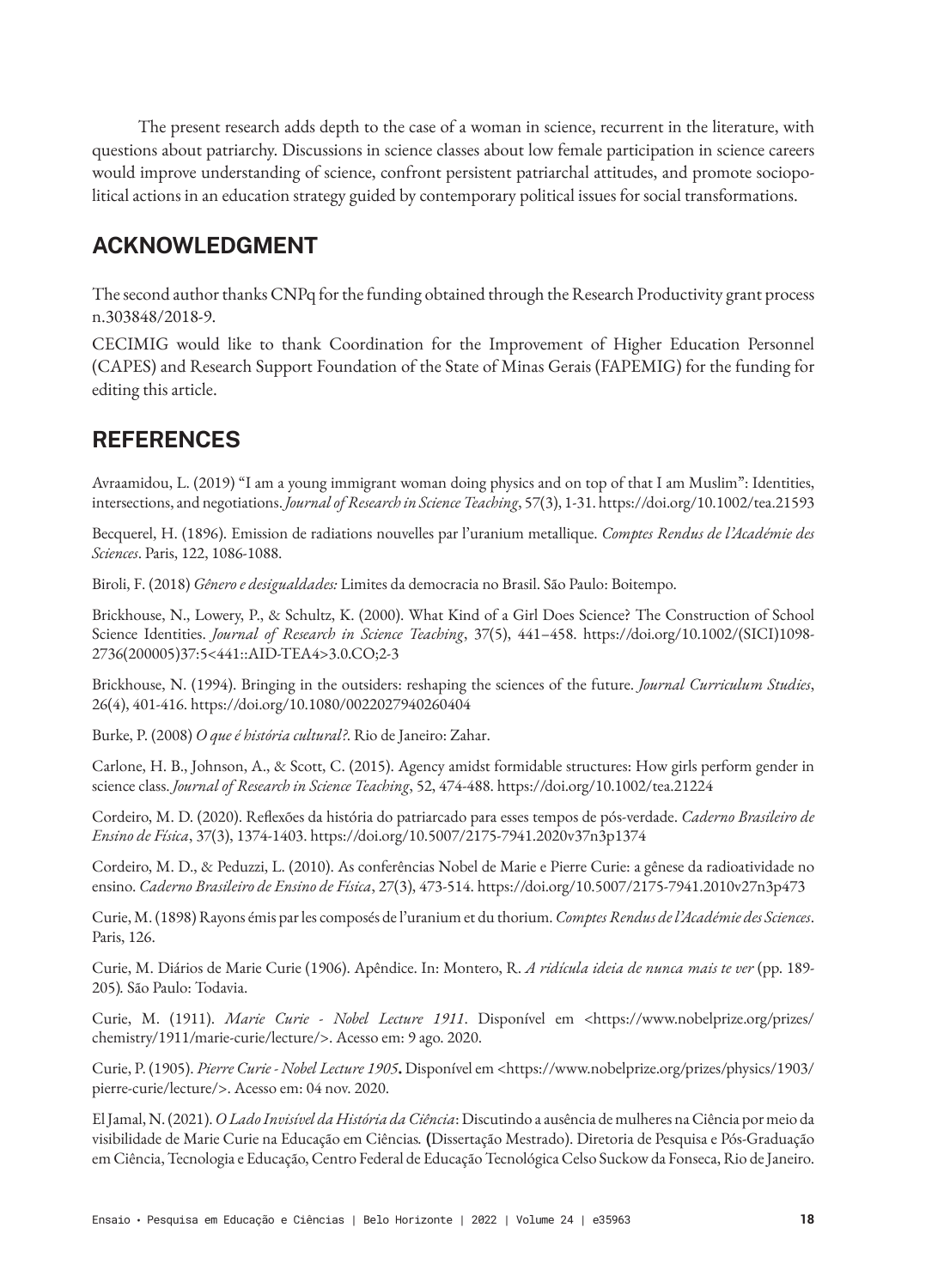El Jamal, N., & Guerra, A. (2020). O lado invisível na história da ciência: uma revisão bibliográfica sob perspectivas feministas para a educação em ciências. *Revista Debates em Ensino de Química*, 6(2), 311-333.

Federici, S. (2019) *Mulheres e caça às bruxas:* da Idade Média aos dias atuais*.* São Paulo: Boitempo.

Fyfe, A. Journals and Periodicals (2016). In: Lightman, B. (ed.), *A Companion to the History of Science* (pp. 387-400). Oxford: Wiley Blackwell.

Gooding, D. Putting Agency Back into Experiment (1992). In: Pickering, A. (ed.), *Science as a Practice and Culture*  (pp. 65-113). Chicago: The University of Chicago Press.

Harding, S. (2015). *Objectivity and Diversity: Another Logic of Scientific Research.* Chicago: The University of Chicago Press.

Hodson, D. (2010). Science education as a call to action. *Canadian Journal of Science, Mathematics and Technology Education*, 10(3), 197-206. https://doi.org/10.1080/14926156.2010.504478

Hodson, D., & Wong, S. L. (2017). Going beyond the consensus view: Broadening and enriching the scope of NOSoriented curricula. *Canadian Journal of Science, Mathematics and Technology Education*, 17(1), 3-17. https://doi.org/ 10.1080/14926156.2016.1271919

Keller, E. F. (1985). *Reflections on gender and science.* New Heaven: Yale University Press.

Kirby, D. A. Film, Radio, and Television (2016). In: Lightman, B. (ed.), *A Companion to the History of Science* (pp.428- 443). Oxford: Wiley Blackwell.

Livingstone, D. (2003). *Putting Science in its Place, Geographies of Scientific Knowledge*. Chicago: The University of Chicago Press, 2003.

Luz, C. (2004). Como o Código Civil Francês se adaptou ao longo do tempo. *Revista da EMERJ*, 7(26), 24-35.

Martins, R. (1998a). A descoberta dos Raios X: O primeiro comunicado de Röntgen. *Revista Brasileira de Ensino de Física,* 20(4), 373-390.

Martins, R. (1998b). A descoberta da radioatividade. In: SANTOS, Carlos Alberto. *Da Revolução Científica à Revolução Tecnológica* (pp.29-49). Porto Alegre: Instituto de Física da UFRGS.

Mayeur, F. (2007). Les territoires d'une historienne. *Histoire de l'éducation* (online), 115-116. https://doi.org/10.4000/ histoire-education.1418

Moulinier, P. (2002). La Naissance de l'étudiant moderne (XIXe siècle). *Histoire de l'éducation* (online), 110-113. https://doi.org/10.4000/histoire-education.492

Moura, C. B., & Guerra, A. (2016). História Cultural da Ciência: Um Caminho Possível para a Discussão sobre as Práticas Científicas no Ensino de Ciências? *Revista Brasileira de Pesquisa em Educação em Ciências*, 16(3), 725-748.

Nyhart, L. K. Historiography of the History of Science. (2016). In: Lightman, B. (ed.), *A Companion to the History of Science* (pp.7-22). Oxford: Wiley Blackwell.

Opitz, D. L. Domestic Space (2016). In: Lightman, B. (ed.), *A Companion to the History of Science* (pp.252-267). Oxford: Wiley Blackwell.

Owens, T. (2009). Going to school with Madame Curie and Mr. Einstein: gender roles in children's science biographies. *Cultural Studies of Science Education*, 4(4), 929-943. https://doi.org/10.1007/s11422-009-9177-6

Pasachoff, N. (1996). *Marie Curie and the Science of Radioactivity.* Oxford: Oxford University Press.

Perrot, M. (1995) Escrever Uma História Das Mulheres: relato de uma experiência. *Cadernos Pagu*, (4), 9-28.

Perrot, M. (2006). *Os Excluídos da História:* Operários, Mulheres, Prisioneiros. São Paulo: Paz e Terra.

Picard, E. (2010) A história do ensino superior francês: por uma abordagem global. *Revista Educação*, 33(2), 145-155.

Pimentel, J. (2010). ¿Qué es la historia cultural de la ciencia? *Arbor Ciência, Pensamento y Cultura,* 186(743), 417-424. https://doi.org/10.3989/arbor.2010.743n1206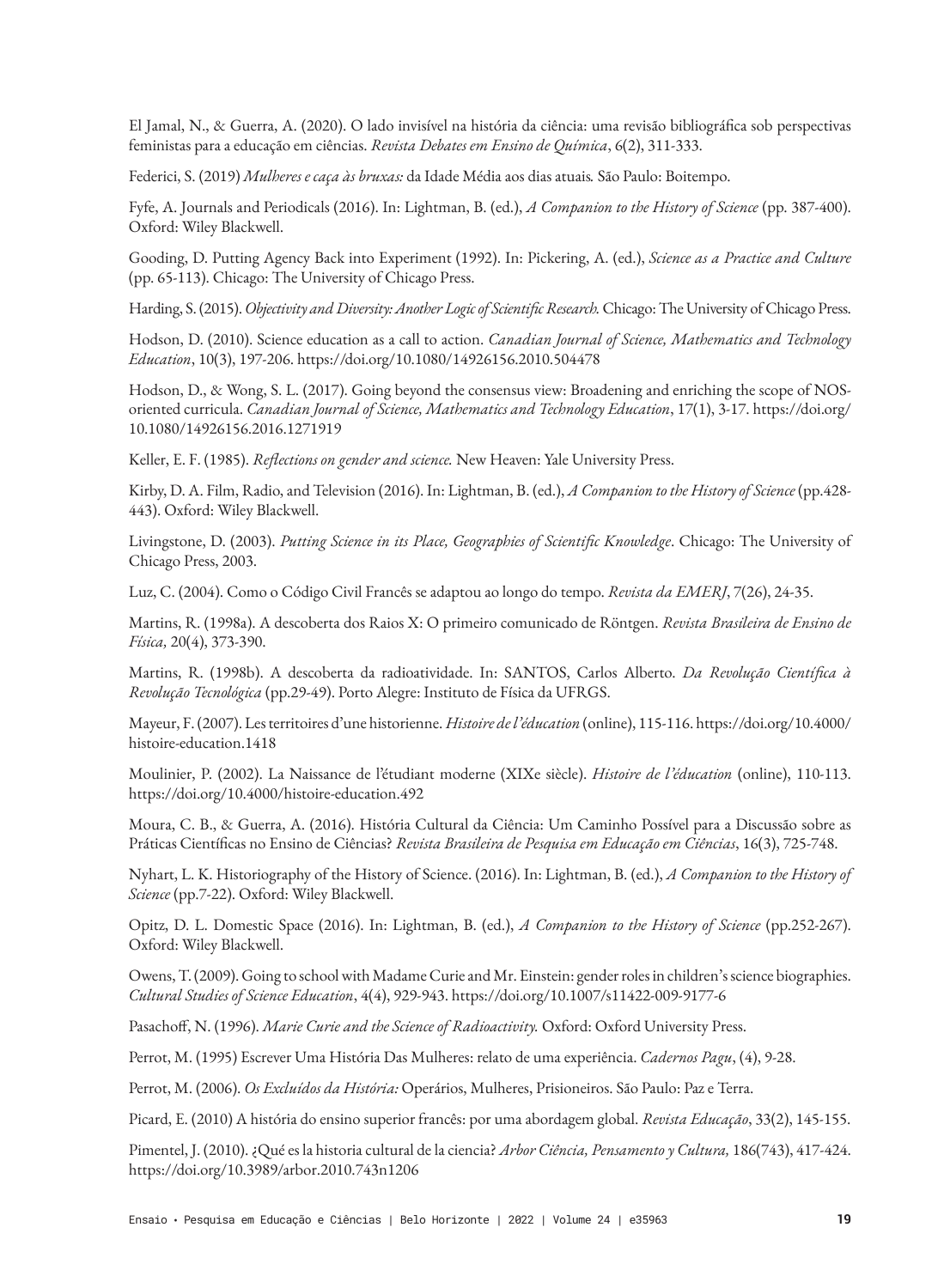Pugliese, G. (2012). *Sobre o "Caso Marie Curie*": a Radioatividade e a Subversão do gênero. Santa Catarina: Alameda.

Quinn, S. (1997). *Marie Curie*: uma vida*.* São Paulo: Scipione.

Rudolph, J. L., & Horibe, S. (2016) What do we mean by science education for civic engagement? *Journal of Research on Science Teaching*, 53(6), 805-820. https://doi.org/10.1002/tea.21303

Saffioti, H. (2015). *Gênero, Patriarcado, Violência.* São Paulo: Expressão Popular.

Schiebinger, L. (2001). *O Feminismo Mudou a Ciência?* Bauru: Editora da Universidade Sagrado Coração.

Schiebinger, L. (1989). *The Mind Has no Sex? Women in the Origins of Modern Science.* Harvard University Press.

Sigrist, N. T. (2009). Mulheres e a Universidade na França, 1860-1914. *Histoire de l'éducation* (online), 53-70.

Terrall, M. (1995) Gendered Spaces, Gendered Audiences: Inside and Outside the Paris Academy of Sciences. *Johns Hopkins University Press*, 3(2), 207-232.

Weisz, G. (1983). *The Emergence of Modern Universities in France: 1863-1914.* New Jersey: Princeton University Press.

# **NOTES**

1 Article 213 of the French Civil Code of 1804, in effect at the time of Marie Curie, treated women as the husband's property and guardianship by nature, the Civil Code establishes absolute authority for the husband. The married woman ceases to be a responsible individual. Dedicated to marriage, the law asserted man's superiority, stating that the husband should protect his wife and the wife owes obedience to her husband. The wife could not have another domicile, she could not take legal action without her husband's authorization, nor could she buy or sell without his approval (LUZ, 2004).

2 INEP. (2019). Instituto Nacional de Estudos e Pesquisas Educacionais Anísio Teixeira. Censo da Educação Superior. Brasília: MEC.

3 IBGE. (2018). Instituto Brasileiro de Geografia e Estatística. Estatísticas de Gênero: Indicadores sociais das mulheres no Brasil. *Estudos e Pesquisas – Informação Demográfica e Socioeconômica*, (38), 1-13.

4 A caracterização "preto" e "pardo" é dada pelo IBGE.

#### Natasha Obeid El Jamal

Mestre em Ciência, Tecnologia e Educação com ênfase em História da Ciência e Ensino pelo Centro Federal de Educação Tecnológica Celso Suckow da Fonseca (CEFET), Rio de Janeiro, RJ, Brasil. Núcleo de Investigação em Ensino, História da Ciência e Cultura do CEFET/RJ. E-mail: natashaobeideljamal@gmail.com

#### Andreia Guerra

Doutora em Engenharia de Produção com ênfase em História da Ciência (COPPE/UFRJ). Professora do Centro Federal de Educação Tecnológica Celso Suckow da Fonseca (CEFET), Rio de Janeiro, RJ, Brasil. Núcleo de Investigação em Ensino, História da Ciência e Cultura do CEFET/RJ. E-mail: andreia.moraes@cefet-rj.br

Contato:

Programa de Pós-Graduação em Ciência, Tecnologia e Educação – PPCTE Centro Federal de Educação Tecnológica Celso Suckow da Fonseca (CEFET), Rua General Canabarro, 485 - Maracanã, Rio de Janeiro – RJ I Brasil CEP 20.271-204

> Editor responsável: Luciana Sá